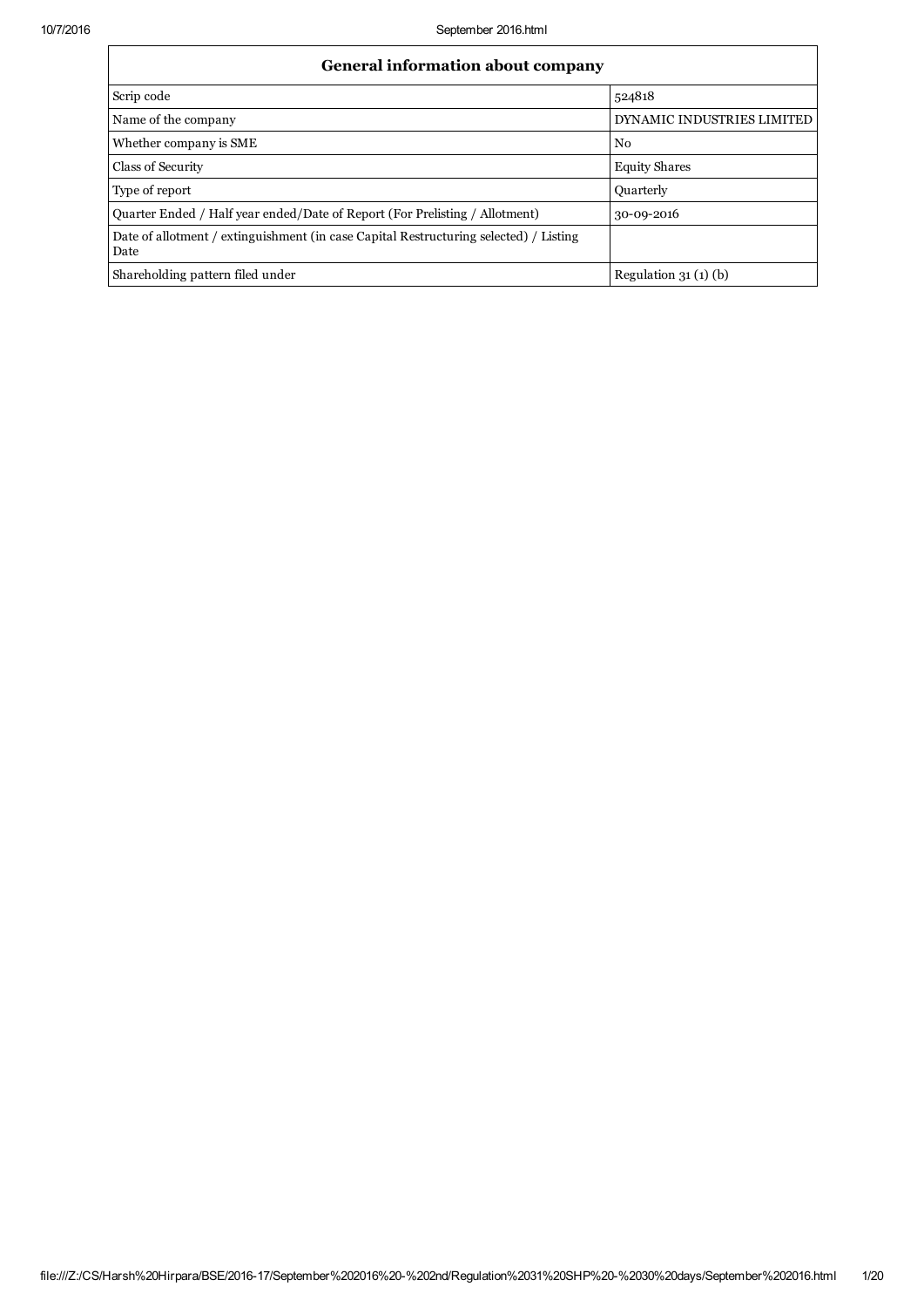| Sr. No. | <b>Particular</b>                                                                      | Yes/No         |
|---------|----------------------------------------------------------------------------------------|----------------|
|         | Whether the Listed Entity has issued any partly paid up shares?                        | N <sub>0</sub> |
| 2       | Whether the Listed Entity has issued any Convertible Securities?                       | N <sub>0</sub> |
|         | Whether the Listed Entity has issued any Warrants?                                     | $\rm No$       |
|         | Whether the Listed Entity has any shares against which depository receipts are issued? | N <sub>0</sub> |
|         | Whether the Listed Entity has any shares in locked-in?                                 | N <sub>0</sub> |
| 6       | Whether any shares held by promoters are pledge or otherwise encumbered?               | N <sub>0</sub> |
|         | Whether company has equity shares with differential voting rights?                     | N <sub>0</sub> |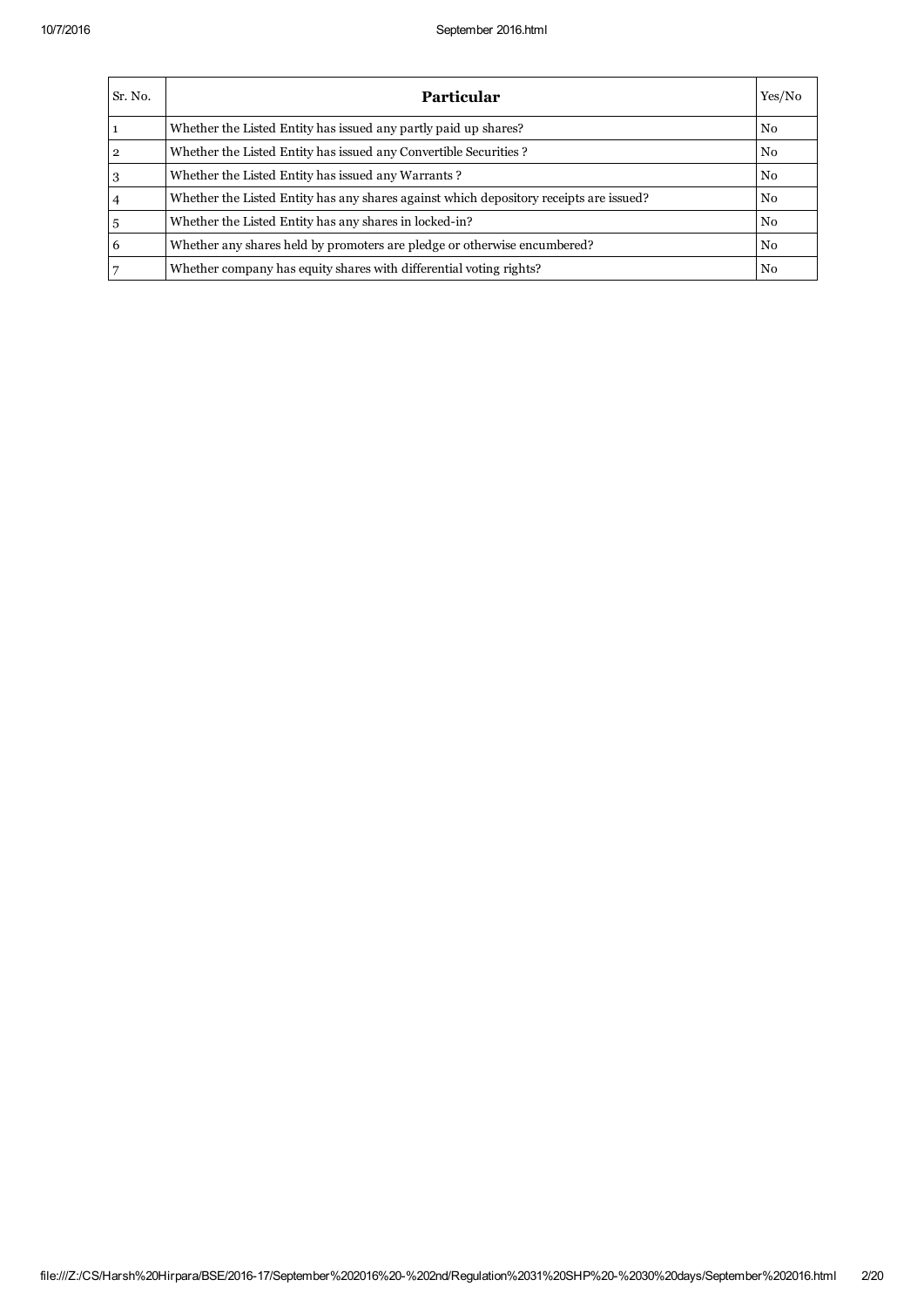|                   | rable requiring y buttentent holding or specified securities                                                         |                                                      |                         |                           |                          |                             |                                           |                                                                  |  |         |          |
|-------------------|----------------------------------------------------------------------------------------------------------------------|------------------------------------------------------|-------------------------|---------------------------|--------------------------|-----------------------------|-------------------------------------------|------------------------------------------------------------------|--|---------|----------|
|                   |                                                                                                                      |                                                      | No. of                  | No.<br>$\alpha$<br>Partly | No. Of<br>shares         | Total<br>nos.               | Shareholding<br>as a % of<br>total no. of | Number of Voting Rights held in each<br>class of securities (IX) |  |         |          |
| Category<br>(1)   | Category of<br>shareholder                                                                                           | Nos. Of<br>shareholders                              | fully paid<br>up equity | paid-<br>up               | underlying<br>Depository | shares<br>held<br>$(VII) =$ | shares<br>(calculated as                  | No of Voting (XIV) Rights                                        |  |         | Total as |
|                   | (III)<br>(II)<br>shares<br>equity<br>Receipts<br>held (IV)<br>$(IV)+$<br>shares<br>(VI)<br>held<br>$(V)+(VI)$<br>(V) | per SCRR,<br>1957) (VIII)<br>As a % of<br>$(A+B+C2)$ | Class eg:<br>X          | Class<br>eg:y             | Total                    | a% of<br>$(A+B+C)$          |                                           |                                                                  |  |         |          |
| (A)               | Promoter &<br>Promoter<br>Group                                                                                      | 11                                                   | 1500219                 |                           |                          | 1500219                     | 49.54                                     | 1500219                                                          |  | 1500219 | 49.54    |
| (B)               | Public                                                                                                               | 2429                                                 | 1528281                 |                           |                          | 1528281                     | 50.46                                     | 1528281                                                          |  | 1528281 | 50.46    |
| (C)               | Non<br>Promoter-<br>Non Public                                                                                       |                                                      |                         |                           |                          |                             |                                           |                                                                  |  |         |          |
| (C <sub>1</sub> ) | <b>Shares</b><br>underlying<br><b>DRs</b>                                                                            |                                                      |                         |                           |                          |                             |                                           |                                                                  |  |         |          |
| (C <sub>2</sub> ) | Shares held<br>by<br>Employee<br>Trusts                                                                              |                                                      |                         |                           |                          |                             |                                           |                                                                  |  |         |          |
|                   | Total                                                                                                                | 2440                                                 | 3028500                 |                           |                          | 3028500                     | 100                                       | 3028500                                                          |  | 3028500 | 100      |

## Table I - Summary Statement holding of specified securities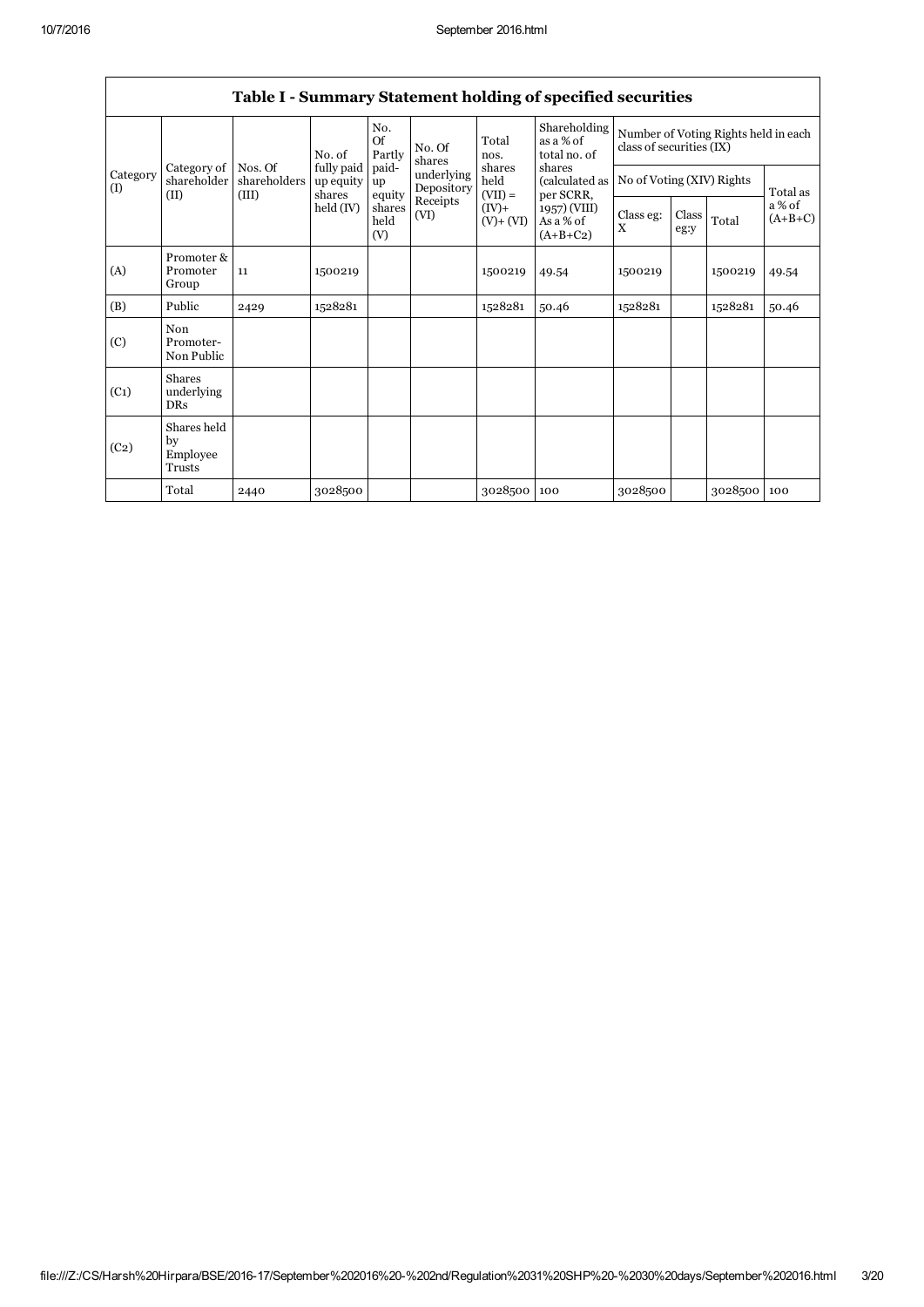$\mathsf{r}$ 

٦

|                   | Table I - Summary Statement holding of specified securities |                                                                                                                                                         |                                |                                                                                               |                                                                                              |                                                |            |                                                                        |                              |                                       |
|-------------------|-------------------------------------------------------------|---------------------------------------------------------------------------------------------------------------------------------------------------------|--------------------------------|-----------------------------------------------------------------------------------------------|----------------------------------------------------------------------------------------------|------------------------------------------------|------------|------------------------------------------------------------------------|------------------------------|---------------------------------------|
| Category          | Category of                                                 | No. Of<br>Shares<br>Underlying                                                                                                                          | No. of<br>Shares<br>Underlying | No. Of<br><b>Shares</b><br>Underlying<br>Outstanding                                          | Shareholding,<br>as a %<br>assuming full<br>conversion of<br>convertible<br>securities (as a | Number of<br>Locked in<br>shares<br>(XII)      |            | Number of<br>Shares<br>pledged or<br>otherwise<br>encumbered<br>(XIII) |                              | Number of<br>equity shares<br>held in |
| (I)               | shareholder<br>(II)                                         | convertible<br>Outstanding<br>Outstanding<br>convertible<br>securities<br>Warrants<br>securities<br>and No. Of<br>(Xi)<br>(X)<br>Warrants<br>$(Xi)$ (a) |                                | percentage of<br>diluted share<br>capital) $(XI)$ =<br>$(VII)+(X)$ As a<br>% of<br>$(A+B+C2)$ | No.<br>(a)                                                                                   | As a %<br>of<br>total<br>Shares<br>held<br>(b) | No.<br>(a) | As a %<br>of total<br>Shares<br>held<br>(b)                            | dematerialized<br>form (XIV) |                                       |
| (A)               | Promoter &<br>Promoter<br>Group                             |                                                                                                                                                         |                                |                                                                                               | 49.54                                                                                        |                                                |            |                                                                        |                              | 1500219                               |
| (B)               | Public                                                      |                                                                                                                                                         |                                |                                                                                               | 50.46                                                                                        |                                                |            |                                                                        |                              | 1405230                               |
| (C)               | Non<br>Promoter-<br>Non Public                              |                                                                                                                                                         |                                |                                                                                               |                                                                                              |                                                |            |                                                                        |                              |                                       |
| (C <sub>1</sub> ) | <b>Shares</b><br>underlying<br><b>DRs</b>                   |                                                                                                                                                         |                                |                                                                                               |                                                                                              |                                                |            |                                                                        |                              |                                       |
| (C <sub>2</sub> ) | Shares held<br>by<br>Employee<br><b>Trusts</b>              |                                                                                                                                                         |                                |                                                                                               |                                                                                              |                                                |            |                                                                        |                              |                                       |
|                   | Total                                                       |                                                                                                                                                         |                                |                                                                                               | 100                                                                                          |                                                |            |                                                                        |                              | 2905449                               |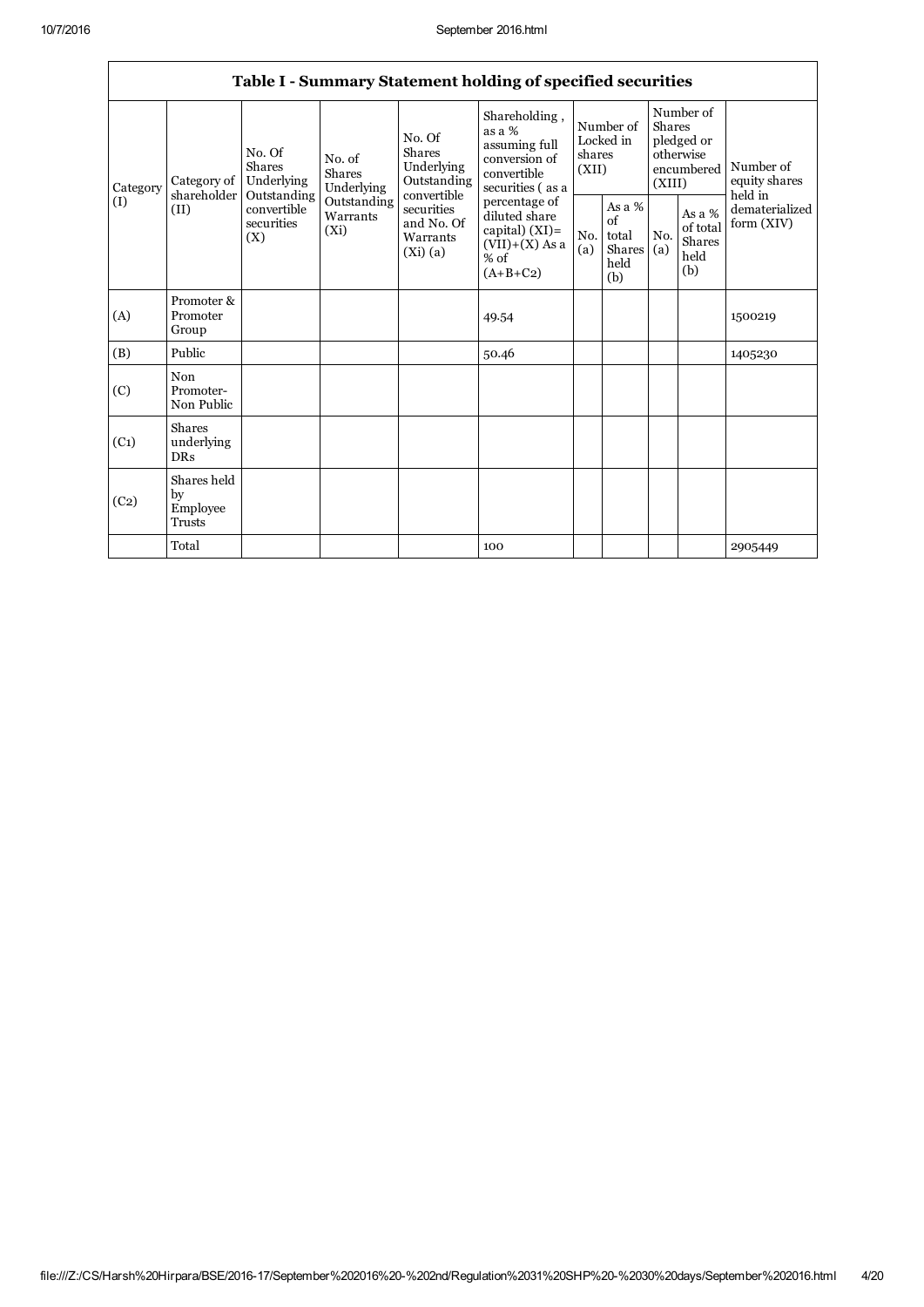|                                                                                           | Table II - Statement showing shareholding pattern of the Promoter and Promoter Group                                |                         |                                    |                                 |                                    |                                       |                                                      |                               |               |                                 |                                 |
|-------------------------------------------------------------------------------------------|---------------------------------------------------------------------------------------------------------------------|-------------------------|------------------------------------|---------------------------------|------------------------------------|---------------------------------------|------------------------------------------------------|-------------------------------|---------------|---------------------------------|---------------------------------|
|                                                                                           |                                                                                                                     |                         |                                    | No.<br>Of                       | No. Of                             | Total                                 | Shareholding<br>as a % of                            | each class of securities (IX) |               | Number of Voting Rights held in |                                 |
| Sr.                                                                                       | Category & Name<br>of the                                                                                           | Nos. Of<br>shareholders | No. of<br>fully paid<br>up equity  | Partly<br>paid-<br>up           | shares<br>underlying<br>Depository | nos.<br>shares<br>shares<br>held      | total no. of<br>(calculated as                       | No of Voting (XIV) Rights     |               |                                 | Total<br>as a %                 |
|                                                                                           | Shareholders (I)                                                                                                    | (III)                   | shares<br>$\text{held}(\text{IV})$ | equity<br>shares<br>held<br>(V) | Receipts<br>(VI)                   | $(VII) =$<br>$(IV)$ +<br>$(V) + (VI)$ | per SCRR,<br>1957) (VIII)<br>As a % of<br>$(A+B+C2)$ | Class eg:<br>X                | Class<br>eg:y | Total                           | of<br>Total<br>Voting<br>rights |
| A                                                                                         | Table II - Statement showing shareholding pattern of the Promoter and Promoter Group                                |                         |                                    |                                 |                                    |                                       |                                                      |                               |               |                                 |                                 |
| (1)                                                                                       | Indian                                                                                                              |                         |                                    |                                 |                                    |                                       |                                                      |                               |               |                                 |                                 |
| (a)                                                                                       | Individuals/Hindu<br>undivided Family                                                                               | 9                       | 1374701                            |                                 |                                    | 1374701                               | 45.39                                                | 1374701                       |               | 1374701                         | 45.39                           |
| (d)                                                                                       | Any Other<br>(specify)                                                                                              | $\mathbf{1}$            | 121738                             |                                 |                                    | 121738                                | 4.02                                                 | 121738                        |               | 121738                          | 4.02                            |
| Sub-Total<br>(A)(1)                                                                       |                                                                                                                     | 10                      | 1496439                            |                                 |                                    | 1496439                               | 49.41                                                | 1496439                       |               | 1496439                         | 49.41                           |
| (2)                                                                                       | Foreign                                                                                                             |                         |                                    |                                 |                                    |                                       |                                                      |                               |               |                                 |                                 |
| (a)                                                                                       | Individuals<br>(NonResident<br>Individuals/<br>Foreign<br>Individuals)                                              | 1                       | 3780                               |                                 |                                    | 3780                                  | 0.12                                                 | 3780                          |               | 3780                            | 0.12                            |
| Sub-Total<br>(A)(2)                                                                       |                                                                                                                     | 1                       | 3780                               |                                 |                                    | 3780                                  | 0.12                                                 | 3780                          |               | 3780                            | 0.12                            |
| Total<br>Shareholding<br>of Promoter<br>and<br>Promoter<br>$Group(A)=$<br>$(A)(1)+(A)(2)$ |                                                                                                                     | 11                      | 1500219                            |                                 |                                    | 1500219                               | 49.54                                                | 1500219                       |               | 1500219                         | 49.54                           |
| B                                                                                         | Table III - Statement showing shareholding pattern of the Public shareholder                                        |                         |                                    |                                 |                                    |                                       |                                                      |                               |               |                                 |                                 |
| (1)                                                                                       | Institutions                                                                                                        |                         |                                    |                                 |                                    |                                       |                                                      |                               |               |                                 |                                 |
| (3)                                                                                       | Non-institutions                                                                                                    |                         |                                    |                                 |                                    |                                       |                                                      |                               |               |                                 |                                 |
| (a(i))                                                                                    | Individuals -<br>i.Individual<br>shareholders<br>holding nominal<br>share capital up to<br>Rs. 2 lakhs.             | 2224                    | 889003                             |                                 |                                    | 889003                                | 29.35                                                | 889003                        |               | 889003                          | 29.35                           |
| (a(ii))                                                                                   | Individuals - ii.<br>Individual<br>shareholders<br>holding nominal<br>share capital in<br>excess of Rs. 2<br>lakhs. | 10                      | 406635                             |                                 |                                    | 406635                                | 13.43                                                | 406635                        |               | 406635                          | 13.43                           |
| (e)                                                                                       | Any Other<br>(specify)                                                                                              | 195                     | 232643                             |                                 |                                    | 232643                                | 7.68                                                 | 232643                        |               | 232643                          | 7.68                            |
| Sub-Total<br>(B)(3)                                                                       |                                                                                                                     | 2429                    | 1528281                            |                                 |                                    | 1528281                               | 50.46                                                | 1528281                       |               | 1528281                         | 50.46                           |
| <b>Total Public</b><br>Shareholding<br>$(B)=(B)(1)+$<br>$(B)(2)+(B)(3)$                   |                                                                                                                     | 2429                    | 1528281                            |                                 |                                    | 1528281                               | 50.46                                                | 1528281                       |               | 1528281                         | 50.46                           |
| $\mathbf C$                                                                               | Table IV - Statement showing shareholding pattern of the Non Promoter- Non Public shareholder                       |                         |                                    |                                 |                                    |                                       |                                                      |                               |               |                                 |                                 |
| Total (<br>$A+B+C2$ )                                                                     |                                                                                                                     | 2440                    | 3028500                            |                                 |                                    | 3028500                               | 100                                                  | 3028500                       |               | 3028500                         | 100                             |
| Total<br>$(A+B+C)$                                                                        |                                                                                                                     | 2440                    | 3028500                            |                                 |                                    | 3028500 100                           |                                                      | 3028500                       |               | 3028500 100                     |                                 |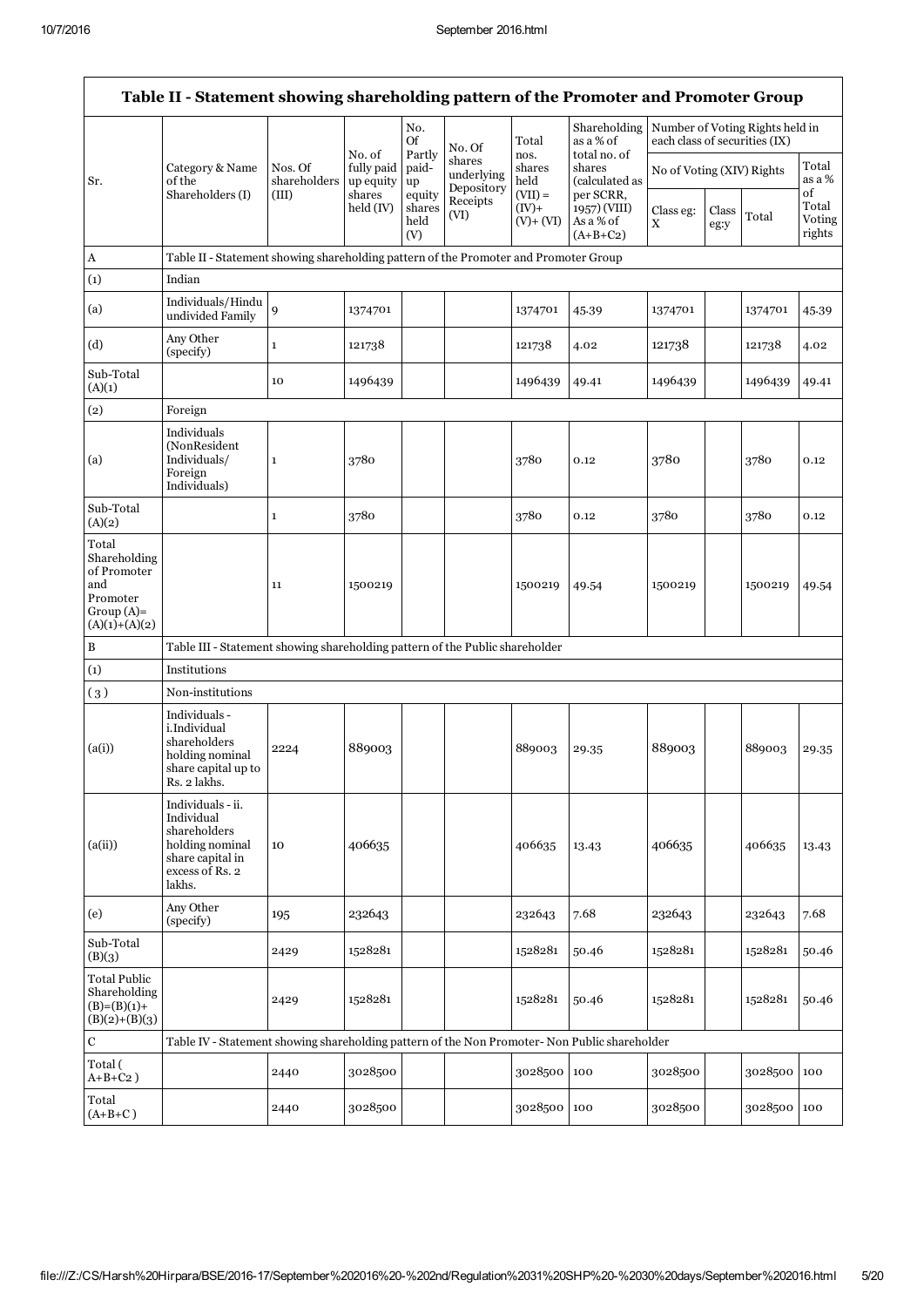| Table II - Statement showing shareholding pattern of the Promoter and Promoter Group            |                                                      |                                                                      |                                                                                                               |                                                                                               |                                           |                                                |                                                                        |                                             |                                       |
|-------------------------------------------------------------------------------------------------|------------------------------------------------------|----------------------------------------------------------------------|---------------------------------------------------------------------------------------------------------------|-----------------------------------------------------------------------------------------------|-------------------------------------------|------------------------------------------------|------------------------------------------------------------------------|---------------------------------------------|---------------------------------------|
| Sr.                                                                                             | No. Of<br><b>Shares</b><br>Underlying<br>Outstanding | No. of<br>Shares<br>Underlying<br>Outstanding<br>Warrants<br>$(X_i)$ | No. Of Shares<br>Underlying<br>Outstanding<br>convertible<br>securities and<br>No. Of<br>Warrants (Xi)<br>(a) | Shareholding, as a %<br>assuming full<br>conversion of<br>convertible securities              | Number of<br>Locked in<br>shares<br>(XII) |                                                | Number of<br>Shares<br>pledged or<br>otherwise<br>encumbered<br>(XIII) |                                             | Number of<br>equity shares<br>held in |
|                                                                                                 | convertible<br>securities<br>(X)                     |                                                                      |                                                                                                               | (as a percentage of<br>diluted share capital)<br>$(XI) = (VII)+(X) As a$<br>% of $(A+B+C2)$   | No.<br>(a)                                | As a %<br>of<br>total<br>Shares<br>held<br>(b) | No.<br>(a)                                                             | As a %<br>of total<br>Shares<br>held<br>(b) | dematerialized<br>form (XIV)          |
| A                                                                                               |                                                      |                                                                      |                                                                                                               | Table II - Statement showing shareholding pattern of the Promoter and Promoter Group          |                                           |                                                |                                                                        |                                             |                                       |
| (1)                                                                                             | Indian                                               |                                                                      |                                                                                                               |                                                                                               |                                           |                                                |                                                                        |                                             |                                       |
| (a)                                                                                             |                                                      |                                                                      |                                                                                                               | 45.39                                                                                         |                                           |                                                |                                                                        |                                             | 1374701                               |
| (d)                                                                                             |                                                      |                                                                      |                                                                                                               | 4.02                                                                                          |                                           |                                                |                                                                        |                                             | 121738                                |
| Sub-Total (A)<br>(1)                                                                            |                                                      |                                                                      |                                                                                                               | 49.41                                                                                         |                                           |                                                |                                                                        |                                             | 1496439                               |
| (2)                                                                                             | Foreign                                              |                                                                      |                                                                                                               |                                                                                               |                                           |                                                |                                                                        |                                             |                                       |
| (a)                                                                                             |                                                      |                                                                      |                                                                                                               | 0.12                                                                                          |                                           |                                                |                                                                        |                                             | 3780                                  |
| Sub-Total (A)<br>(2)                                                                            |                                                      |                                                                      |                                                                                                               | 0.12                                                                                          |                                           |                                                |                                                                        |                                             | 3780                                  |
| Total<br>Shareholding<br>of Promoter<br>and<br>Promoter<br>Group $(A)$ =<br>$(A)(1)+(A)$<br>(2) |                                                      |                                                                      |                                                                                                               | 49.54                                                                                         |                                           |                                                |                                                                        |                                             | 1500219                               |
| $\, {\bf B}$                                                                                    |                                                      |                                                                      |                                                                                                               | Table III - Statement showing shareholding pattern of the Public shareholder                  |                                           |                                                |                                                                        |                                             |                                       |
| (1)                                                                                             | Institutions                                         |                                                                      |                                                                                                               |                                                                                               |                                           |                                                |                                                                        |                                             |                                       |
| (3)                                                                                             | Non-institutions                                     |                                                                      |                                                                                                               |                                                                                               |                                           |                                                |                                                                        |                                             |                                       |
| (a(i))                                                                                          |                                                      |                                                                      |                                                                                                               | 29.35                                                                                         |                                           |                                                |                                                                        |                                             | 765952                                |
| (a(ii))                                                                                         |                                                      |                                                                      |                                                                                                               | 13.43                                                                                         |                                           |                                                |                                                                        |                                             | 406635                                |
| (e)                                                                                             |                                                      |                                                                      |                                                                                                               | 7.68                                                                                          |                                           |                                                |                                                                        |                                             | 232643                                |
| Sub-Total (B)<br>(3)                                                                            |                                                      |                                                                      |                                                                                                               | 50.46                                                                                         |                                           |                                                |                                                                        |                                             | 1405230                               |
| <b>Total Public</b><br>Shareholding<br>$(B)=(B)(1)+$<br>$(B)(2)+(B)$<br>(3)                     |                                                      |                                                                      |                                                                                                               | 50.46                                                                                         |                                           |                                                |                                                                        |                                             | 1405230                               |
| $\mathbf C$                                                                                     |                                                      |                                                                      |                                                                                                               | Table IV - Statement showing shareholding pattern of the Non Promoter- Non Public shareholder |                                           |                                                |                                                                        |                                             |                                       |
| Total (<br>$A+B+C2$ )                                                                           |                                                      |                                                                      |                                                                                                               | 100                                                                                           |                                           |                                                |                                                                        |                                             | 2905449                               |
| Total<br>$(A+B+C)$                                                                              |                                                      |                                                                      |                                                                                                               | 100                                                                                           |                                           |                                                |                                                                        |                                             | 2905449                               |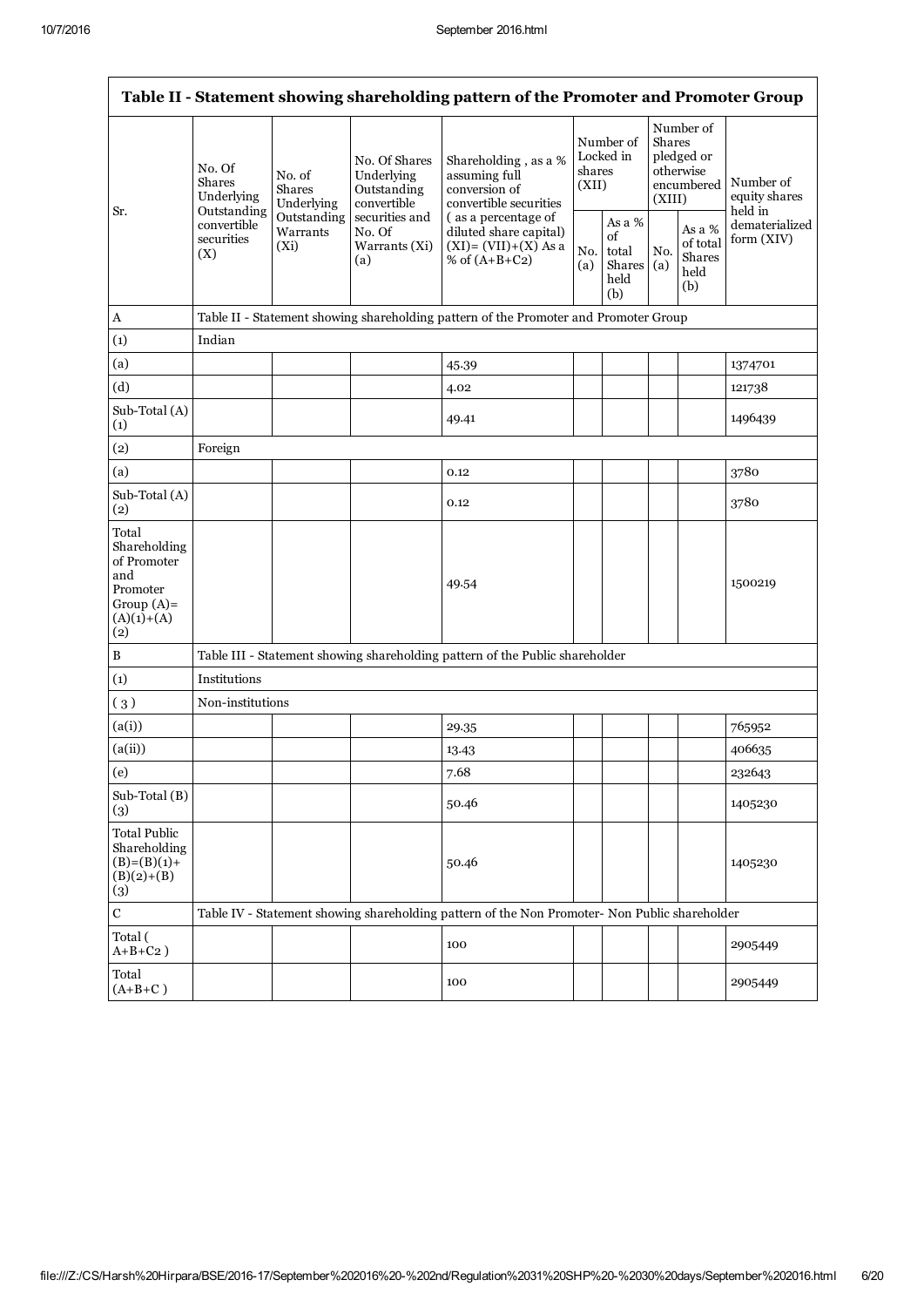|                                                                                                                                                                                                | Individuals/Hindu undivided Family                       |                                                               |                                  |                                               |                                                 |                                                 |                                   |
|------------------------------------------------------------------------------------------------------------------------------------------------------------------------------------------------|----------------------------------------------------------|---------------------------------------------------------------|----------------------------------|-----------------------------------------------|-------------------------------------------------|-------------------------------------------------|-----------------------------------|
| Searial No.                                                                                                                                                                                    | $\mathbf 1$                                              | $\overline{2}$                                                | $\,3$                            | $\overline{4}$                                | $\sqrt{5}$                                      | 6                                               | $\overline{7}$                    |
| Name of the<br>Shareholders<br>(I)                                                                                                                                                             | <b>HARIN</b><br><b>DHANVANTRAI</b><br><b>MAMLATDARNA</b> | <b>DEEPAK</b><br>NAVINCHANDRA<br><b>CHOKSHI</b>               | <b>MAYA HARIN</b><br>MAMLATDARNA | <b>DINESH</b><br><b>JASRAJ</b><br><b>JAIN</b> | <b>RONAK</b><br><b>DEEPAK</b><br><b>CHOKSHI</b> | <b>BIMAL</b><br><b>DEEPAK</b><br><b>CHOKSHI</b> | <b>ASITA HARIN</b><br>MAMLATDARNA |
| PAN(II)                                                                                                                                                                                        | AGAPM9759Q                                               | ACOPC5387L                                                    | AAXPM0658B                       | ABNPJ6717D                                    | AALPC4612P                                      | ACOPC5388F                                      | AGAPM9754D                        |
| No. of fully<br>paid up equity<br>shares held<br>(IV)                                                                                                                                          | 347780                                                   | 271487                                                        | 211247                           | 99136                                         | 99086                                           | 93657                                           | 88285                             |
| No. Of Partly<br>paid-up equity<br>shares held (V)                                                                                                                                             |                                                          |                                                               |                                  |                                               |                                                 |                                                 |                                   |
| No. Of shares<br>underlying<br>Depository<br>Receipts (VI)                                                                                                                                     |                                                          |                                                               |                                  |                                               |                                                 |                                                 |                                   |
| Total nos.<br>shares held<br>$(VII) = (IV) +$<br>$(V)+(VI)$                                                                                                                                    | 347780                                                   | 271487                                                        | 211247                           | 99136                                         | 99086                                           | 93657                                           | 88285                             |
| Shareholding<br>as a % of total<br>no. of shares<br>(calculated as<br>per SCRR,<br>1957) (VIII) As<br>a % of<br>$(A+B+C2)$                                                                     | 11.48                                                    | 8.96                                                          | 6.98                             | 3.27                                          | 3.27                                            | 3.09                                            | 2.92                              |
|                                                                                                                                                                                                |                                                          | Number of Voting Rights held in each class of securities (IX) |                                  |                                               |                                                 |                                                 |                                   |
| Class eg:X                                                                                                                                                                                     | 347780                                                   | 271487                                                        | 211247                           | 99136                                         | 99086                                           | 93657                                           | 88285                             |
| Class eg:y                                                                                                                                                                                     |                                                          |                                                               |                                  |                                               |                                                 |                                                 |                                   |
| Total                                                                                                                                                                                          | 347780                                                   | 271487                                                        | 211247                           | 99136                                         | 99086                                           | 93657                                           | 88285                             |
| Total as a % of<br><b>Total Voting</b><br>rights                                                                                                                                               | 11.48                                                    | 8.96                                                          | 6.98                             | 3.27                                          | 3.27                                            | 3.09                                            | 2.92                              |
| No. Of Shares<br>Underlying<br>Outstanding<br>convertible<br>securities $(X)$                                                                                                                  |                                                          |                                                               |                                  |                                               |                                                 |                                                 |                                   |
| No. of Shares<br>Underlying<br>Outstanding<br>Warrants (Xi)                                                                                                                                    |                                                          |                                                               |                                  |                                               |                                                 |                                                 |                                   |
| No. Of Shares<br>Underlying<br>Outstanding<br>convertible<br>securities and<br>No. Of<br>Warrants (Xi)<br>(a)                                                                                  |                                                          |                                                               |                                  |                                               |                                                 |                                                 |                                   |
| Shareholding,<br>as a %<br>assuming full<br>conversion of<br>convertible<br>securities (as a<br>percentage of<br>diluted share<br>capital) (XI)=<br>$(VII)+(Xi)(a)$<br>As a % of<br>$(A+B+C2)$ | 11.48                                                    | 8.96                                                          | 6.98                             | 3.27                                          | 3.27                                            | 3.09                                            | 2.92                              |
|                                                                                                                                                                                                | Number of Locked in shares (XII)                         |                                                               |                                  |                                               |                                                 |                                                 |                                   |
| No. (a)                                                                                                                                                                                        |                                                          |                                                               |                                  |                                               |                                                 |                                                 |                                   |
| As a % of total<br>Shares held<br>(b)                                                                                                                                                          |                                                          |                                                               |                                  |                                               |                                                 |                                                 |                                   |
|                                                                                                                                                                                                |                                                          | Number of Shares pledged or otherwise encumbered (XIII)       |                                  |                                               |                                                 |                                                 |                                   |

 $\mathsf{T}$ 

Ţ

Τ

Τ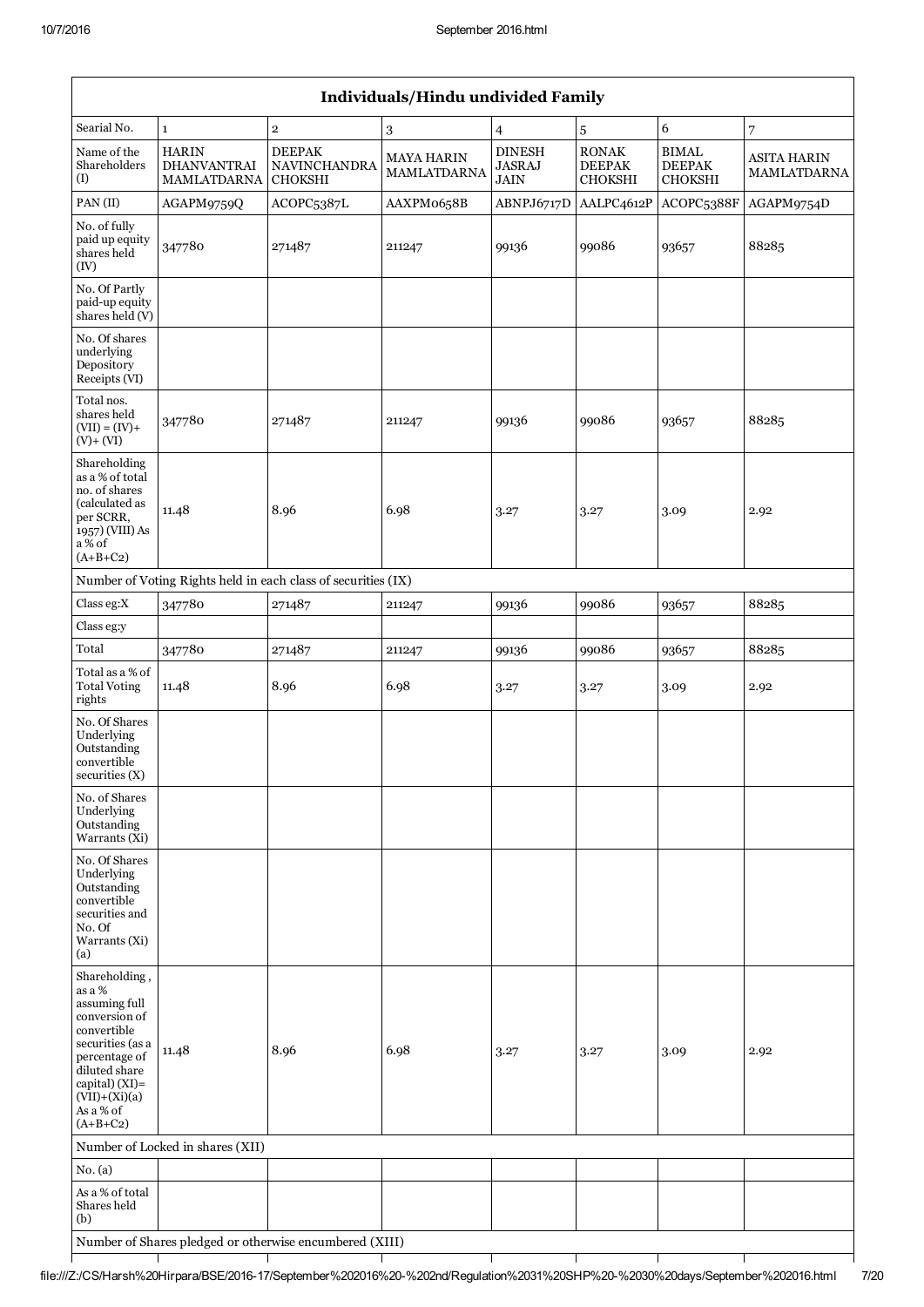## 10/7/2016 September 2016.html

| No. (a)                                                              |        |        |        |       |       |       |       |
|----------------------------------------------------------------------|--------|--------|--------|-------|-------|-------|-------|
| As a % of total<br>Shares held<br>(b)                                |        |        |        |       |       |       |       |
| Number of<br>equity shares<br>held in<br>dematerialized<br>form(XIV) | 347780 | 271487 | 211247 | 99136 | 99086 | 93657 | 88285 |
| Reason for not providing PAN                                         |        |        |        |       |       |       |       |
| Reason for not<br>providing PAN                                      |        |        |        |       |       |       |       |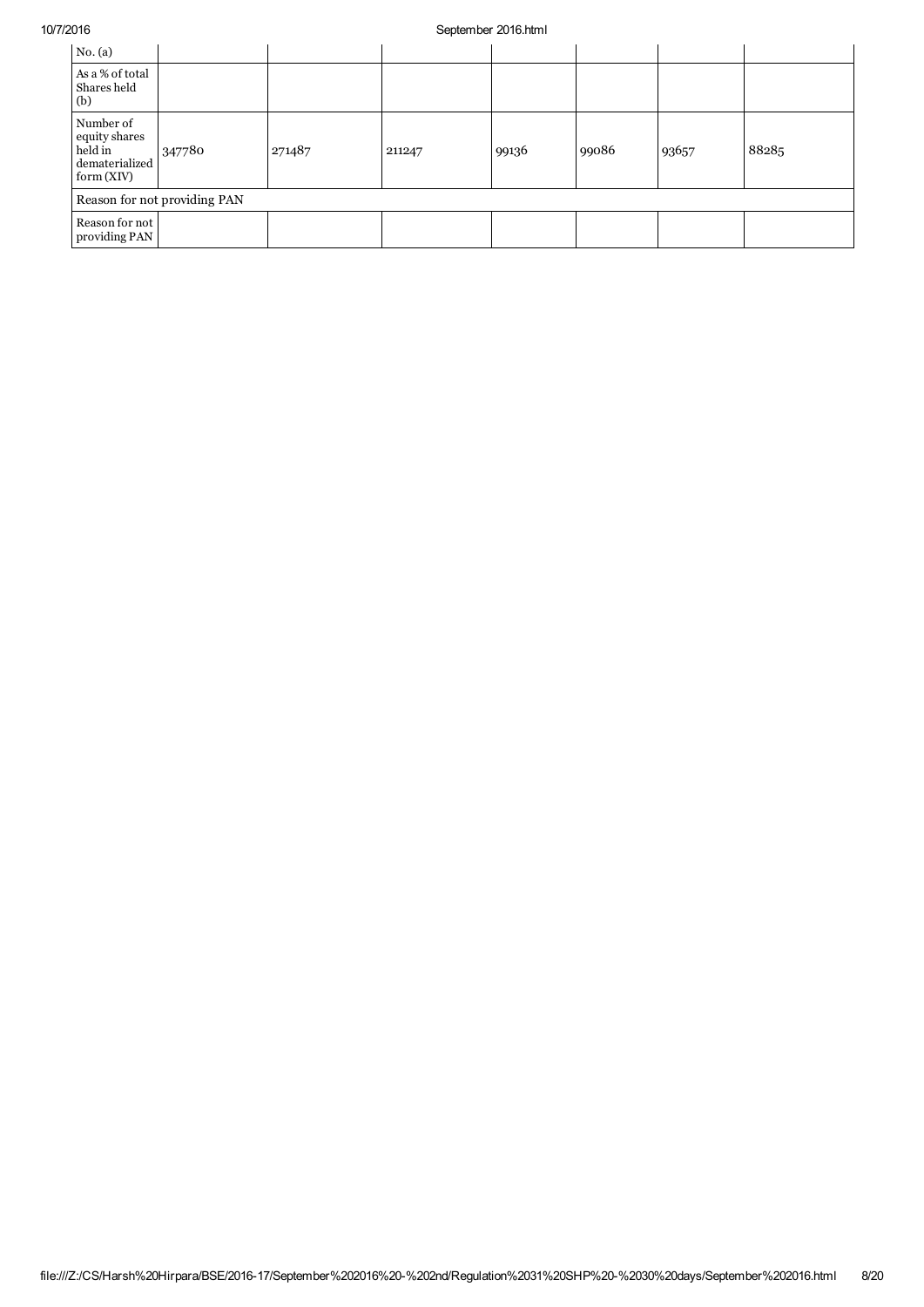| Individuals/Hindu undivided Family                                                                                                                                                       |                                                               |                         |                       |  |  |
|------------------------------------------------------------------------------------------------------------------------------------------------------------------------------------------|---------------------------------------------------------------|-------------------------|-----------------------|--|--|
| Searial No.                                                                                                                                                                              | $\,8\,$                                                       | 9                       |                       |  |  |
| Name of the<br>Shareholders (I)                                                                                                                                                          | BEENABEN DEEPAK CHOKSHI                                       | MANSI HARIN MAMLATDARNA | Click here to go back |  |  |
| PAN(II)                                                                                                                                                                                  | AALPC4588Q                                                    | AFEPM7949D              | $\mbox{{\sc Total}}$  |  |  |
| No. of fully paid<br>up equity shares<br>held (IV)                                                                                                                                       | 85937                                                         | 78086                   | 1374701               |  |  |
| No. Of Partly<br>paid-up equity<br>shares held (V)                                                                                                                                       |                                                               |                         |                       |  |  |
| No. Of shares<br>underlying<br>Depository<br>Receipts (VI)                                                                                                                               |                                                               |                         |                       |  |  |
| Total nos. shares<br>$\text{held (VII)} = (IV) +$<br>$(V) + (VI)$                                                                                                                        | 85937                                                         | 78086                   | 1374701               |  |  |
| Shareholding as a<br>% of total no. of<br>shares (calculated<br>as per SCRR,<br>1957) (VIII) As a<br>% of $(A+B+C2)$                                                                     | 2.84                                                          | 2.58                    | 45.39                 |  |  |
|                                                                                                                                                                                          | Number of Voting Rights held in each class of securities (IX) |                         |                       |  |  |
| Class eg:X                                                                                                                                                                               | 85937                                                         | 78086                   | 1374701               |  |  |
| Class eg:y                                                                                                                                                                               |                                                               |                         |                       |  |  |
| Total                                                                                                                                                                                    | 85937                                                         | 78086                   | 1374701               |  |  |
| Total as a % of<br><b>Total Voting</b><br>rights                                                                                                                                         | 2.84                                                          | 2.58                    | 45.39                 |  |  |
| No. Of Shares<br>Underlying<br>Outstanding<br>convertible<br>securities(X)                                                                                                               |                                                               |                         |                       |  |  |
| No. of Shares<br>Underlying<br>Outstanding<br>Warrants (Xi)                                                                                                                              |                                                               |                         |                       |  |  |
| No. Of Shares<br>Underlying<br>Outstanding<br>convertible<br>securities and<br>No. Of Warrants<br>(Xi)(a)                                                                                |                                                               |                         |                       |  |  |
| Shareholding, as<br>a % assuming full<br>conversion of<br>convertible<br>securities (as a<br>percentage of<br>diluted share<br>capital) (XI)=<br>$(VII)+(Xi)(a)$ As a<br>% of $(A+B+C2)$ | 2.84                                                          | 2.58                    | 45.39                 |  |  |
| Number of Locked in shares (XII)                                                                                                                                                         |                                                               |                         |                       |  |  |
| No. (a)                                                                                                                                                                                  |                                                               |                         |                       |  |  |
| As a % of total<br>Shares held (b)                                                                                                                                                       |                                                               |                         |                       |  |  |
|                                                                                                                                                                                          | Number of Shares pledged or otherwise encumbered (XIII)       |                         |                       |  |  |
| No. (a)                                                                                                                                                                                  |                                                               |                         |                       |  |  |
| As a % of total<br>Shares held (b)                                                                                                                                                       |                                                               |                         |                       |  |  |
| Number of equity<br>shares held in<br>dematerialized<br>form (XIV)                                                                                                                       | 85937                                                         | 78086                   | 1374701               |  |  |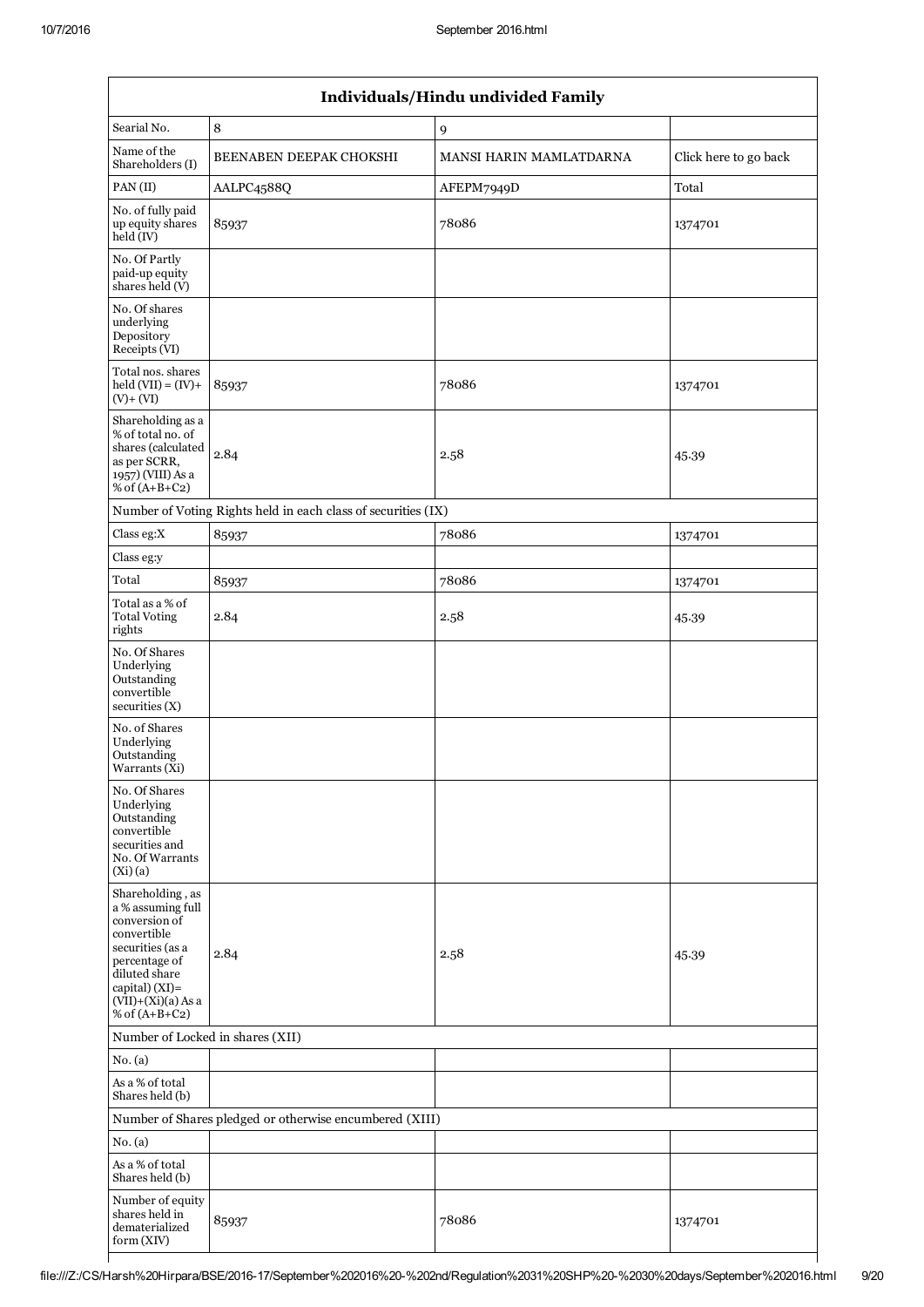|                | Reason for not providing PAN |  |  |  |  |  |  |  |
|----------------|------------------------------|--|--|--|--|--|--|--|
| Reason for not |                              |  |  |  |  |  |  |  |
| providing PAN  |                              |  |  |  |  |  |  |  |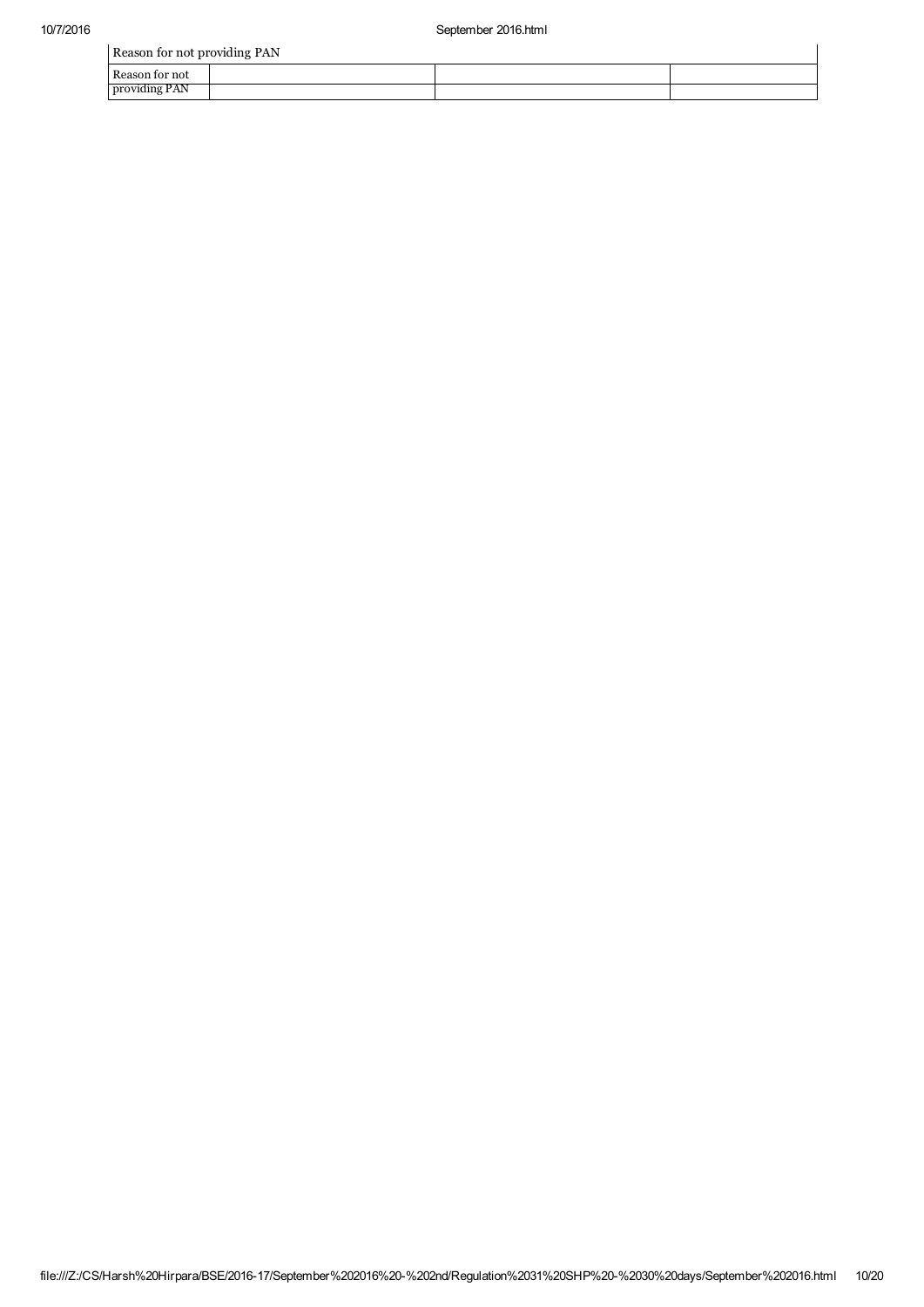ı

|                                                                                                                                                                                      | Any Other (specify)                                           |                       |  |  |  |  |  |  |
|--------------------------------------------------------------------------------------------------------------------------------------------------------------------------------------|---------------------------------------------------------------|-----------------------|--|--|--|--|--|--|
| Searial No.                                                                                                                                                                          | $\mathbf 1$                                                   |                       |  |  |  |  |  |  |
| Category                                                                                                                                                                             | <b>Bodies Corporate</b>                                       | Click here to go back |  |  |  |  |  |  |
| Name of the<br>Shareholders (I)                                                                                                                                                      | ORNET INTERMEDIATES LTD                                       |                       |  |  |  |  |  |  |
| PAN(II)                                                                                                                                                                              | AAACO2744E                                                    | Total                 |  |  |  |  |  |  |
| No. of the<br>Shareholders (I)                                                                                                                                                       | $\mathbf{1}$                                                  | $\mathbf{1}$          |  |  |  |  |  |  |
| No. of fully paid<br>up equity shares<br>held (IV)                                                                                                                                   | 121738                                                        | 121738                |  |  |  |  |  |  |
| No. Of Partly<br>paid-up equity<br>shares held (V)                                                                                                                                   |                                                               |                       |  |  |  |  |  |  |
| No. Of shares<br>underlying<br>Depository<br>Receipts (VI)                                                                                                                           |                                                               |                       |  |  |  |  |  |  |
| Total nos. shares<br>$held (VII) = (IV) +$<br>$(V) + (VI)$                                                                                                                           | 121738                                                        | 121738                |  |  |  |  |  |  |
| Shareholding as a<br>% of total no. of<br>shares (calculated<br>as per SCRR,<br>1957) (VIII) As a<br>% of $(A+B+C2)$                                                                 | 4.02                                                          | 4.02                  |  |  |  |  |  |  |
|                                                                                                                                                                                      | Number of Voting Rights held in each class of securities (IX) |                       |  |  |  |  |  |  |
| Class eg: X                                                                                                                                                                          | 121738                                                        | 121738                |  |  |  |  |  |  |
| Class eg:y                                                                                                                                                                           |                                                               |                       |  |  |  |  |  |  |
| Total                                                                                                                                                                                | 121738                                                        | 121738                |  |  |  |  |  |  |
| Total as a % of<br><b>Total Voting</b><br>rights                                                                                                                                     | 4.02                                                          | 4.02                  |  |  |  |  |  |  |
| No. Of Shares<br>Underlying<br>Outstanding<br>convertible<br>securities (X)                                                                                                          |                                                               |                       |  |  |  |  |  |  |
| No. of Shares<br>Underlying<br>Outstanding<br>Warrants (Xi)                                                                                                                          |                                                               |                       |  |  |  |  |  |  |
| No. Of Shares<br>Underlying<br>Outstanding<br>convertible<br>securities and<br>No. Of Warrants<br>(Xi)(a)                                                                            |                                                               |                       |  |  |  |  |  |  |
| Shareholding, as<br>a % assuming full<br>conversion of<br>convertible<br>securities (as a<br>percentage of<br>diluted share<br>capital) (XI)=<br>$(VII)+(X)$ As a %<br>of $(A+B+C2)$ | 4.02                                                          | 4.02                  |  |  |  |  |  |  |
| Number of Locked in shares (XII)                                                                                                                                                     |                                                               |                       |  |  |  |  |  |  |
| No. (a)                                                                                                                                                                              |                                                               |                       |  |  |  |  |  |  |
| As a % of total<br>Shares held (b)                                                                                                                                                   |                                                               |                       |  |  |  |  |  |  |
|                                                                                                                                                                                      | Number of Shares pledged or otherwise encumbered (XIII)       |                       |  |  |  |  |  |  |
| No. (a)                                                                                                                                                                              |                                                               |                       |  |  |  |  |  |  |
| As a % of total<br>Shares held (b)                                                                                                                                                   |                                                               |                       |  |  |  |  |  |  |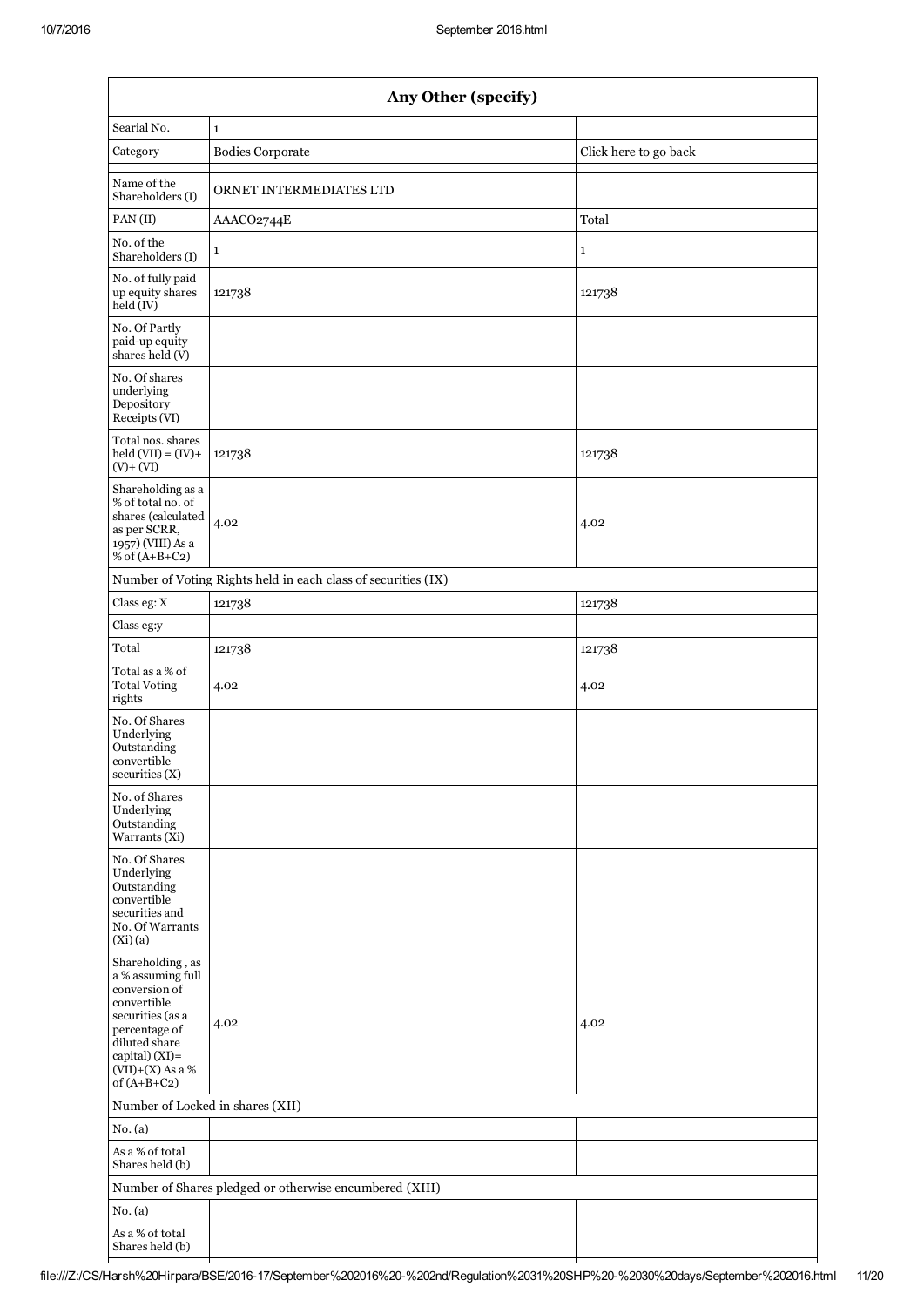| Number of equity<br>shares held in<br>dematerialized<br>form(XIV) | 121738 | 121738 |
|-------------------------------------------------------------------|--------|--------|
| Reason for not<br>providing PAN                                   |        |        |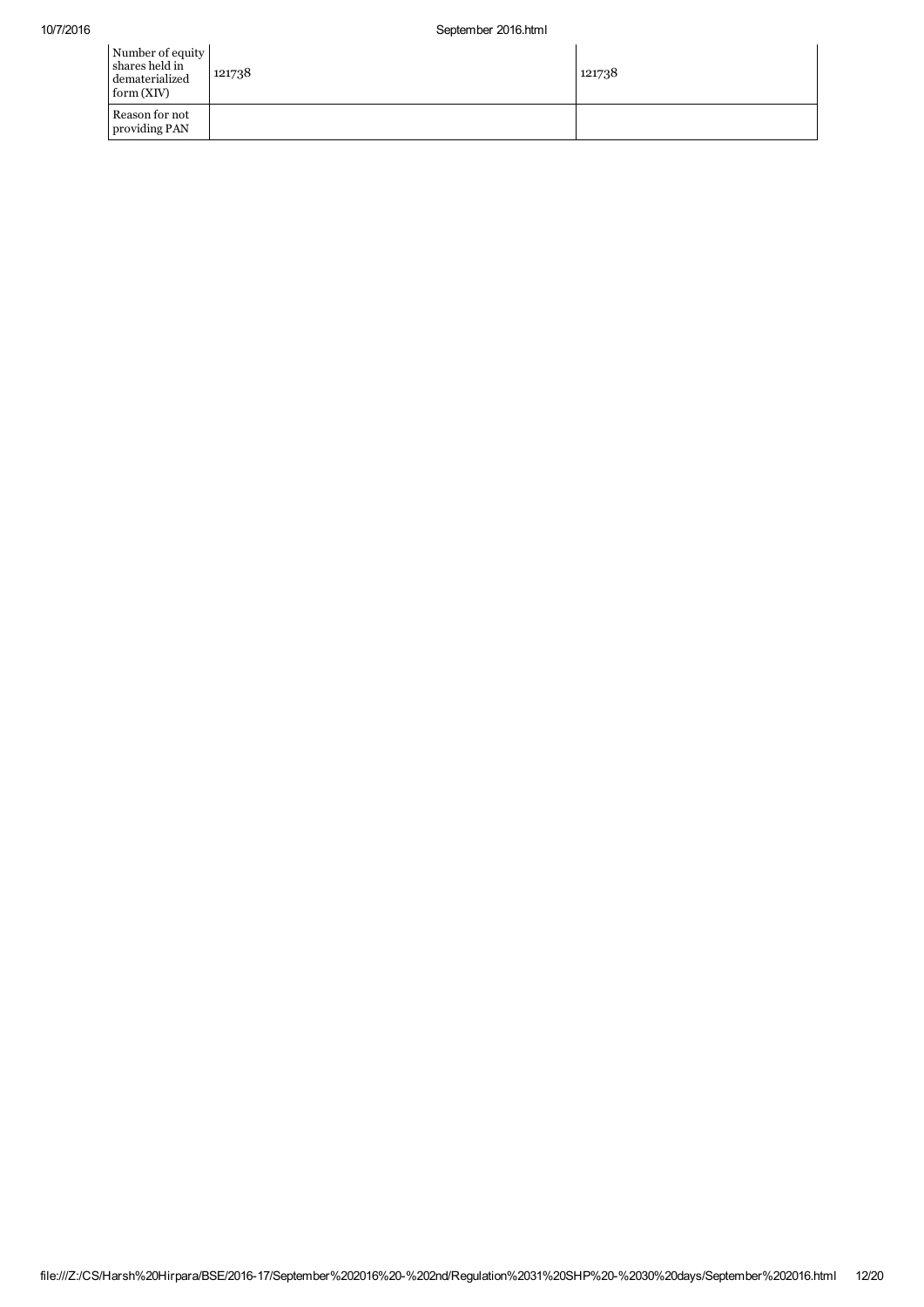$\mathsf{L}$ 

| Individuals (NonResident Individuals/Foreign Individuals)                                                                                                                            |                                                               |                       |  |  |  |
|--------------------------------------------------------------------------------------------------------------------------------------------------------------------------------------|---------------------------------------------------------------|-----------------------|--|--|--|
| Searial No.                                                                                                                                                                          | $\mathbf{1}$                                                  |                       |  |  |  |
| Name of the<br>Shareholders (I)                                                                                                                                                      | CHANDRESH D MAMLATDARNA                                       | Click here to go back |  |  |  |
| PAN(II)                                                                                                                                                                              | ALFPM2301Q<br>Total                                           |                       |  |  |  |
| No. of fully paid<br>up equity shares<br>held (IV)                                                                                                                                   | 3780<br>3780                                                  |                       |  |  |  |
| No. Of Partly<br>paid-up equity<br>shares held (V)                                                                                                                                   |                                                               |                       |  |  |  |
| No. Of shares<br>underlying<br>Depository<br>Receipts (VI)                                                                                                                           |                                                               |                       |  |  |  |
| Total nos. shares<br>$held (VII) = (IV) +$<br>$(V) + (VI)$                                                                                                                           | 3780                                                          | 3780                  |  |  |  |
| Shareholding as a<br>% of total no. of<br>shares (calculated<br>as per SCRR,<br>1957) (VIII) As a<br>% of $(A+B+C2)$                                                                 | 0.12                                                          | 0.12                  |  |  |  |
|                                                                                                                                                                                      | Number of Voting Rights held in each class of securities (IX) |                       |  |  |  |
| Class eg: X                                                                                                                                                                          | 3780                                                          | 3780                  |  |  |  |
| Class eg:y                                                                                                                                                                           |                                                               |                       |  |  |  |
| Total                                                                                                                                                                                | 3780                                                          | 3780                  |  |  |  |
| Total as a % of<br><b>Total Voting</b><br>rights                                                                                                                                     | 0.12                                                          | 0.12                  |  |  |  |
| No. Of Shares<br>Underlying<br>Outstanding<br>convertible<br>securities(X)                                                                                                           |                                                               |                       |  |  |  |
| No. of Shares<br>Underlying<br>Outstanding<br>Warrants (Xi)                                                                                                                          |                                                               |                       |  |  |  |
| No. Of Shares<br>Underlying<br>Outstanding<br>convertible<br>securities and<br>No. Of Warrants<br>(Xi)(a)                                                                            |                                                               |                       |  |  |  |
| Shareholding, as<br>a % assuming full<br>conversion of<br>convertible<br>securities (as a<br>percentage of<br>diluted share<br>capital) (XI)=<br>$(VII)+(X)$ As a %<br>of $(A+B+C2)$ | 0.12                                                          | 0.12                  |  |  |  |
| Number of Locked in shares (XII)                                                                                                                                                     |                                                               |                       |  |  |  |
| No. (a)                                                                                                                                                                              |                                                               |                       |  |  |  |
| As a % of total<br>Shares held (b)                                                                                                                                                   |                                                               |                       |  |  |  |
| Number of Shares pledged or otherwise encumbered (XIII)                                                                                                                              |                                                               |                       |  |  |  |
| No. (a)                                                                                                                                                                              |                                                               |                       |  |  |  |
| As a % of total<br>Shares held (b)                                                                                                                                                   |                                                               |                       |  |  |  |
| Number of equity<br>shares held in<br>dematerialized<br>form(XIV)                                                                                                                    | 3780                                                          | 3780                  |  |  |  |
|                                                                                                                                                                                      |                                                               |                       |  |  |  |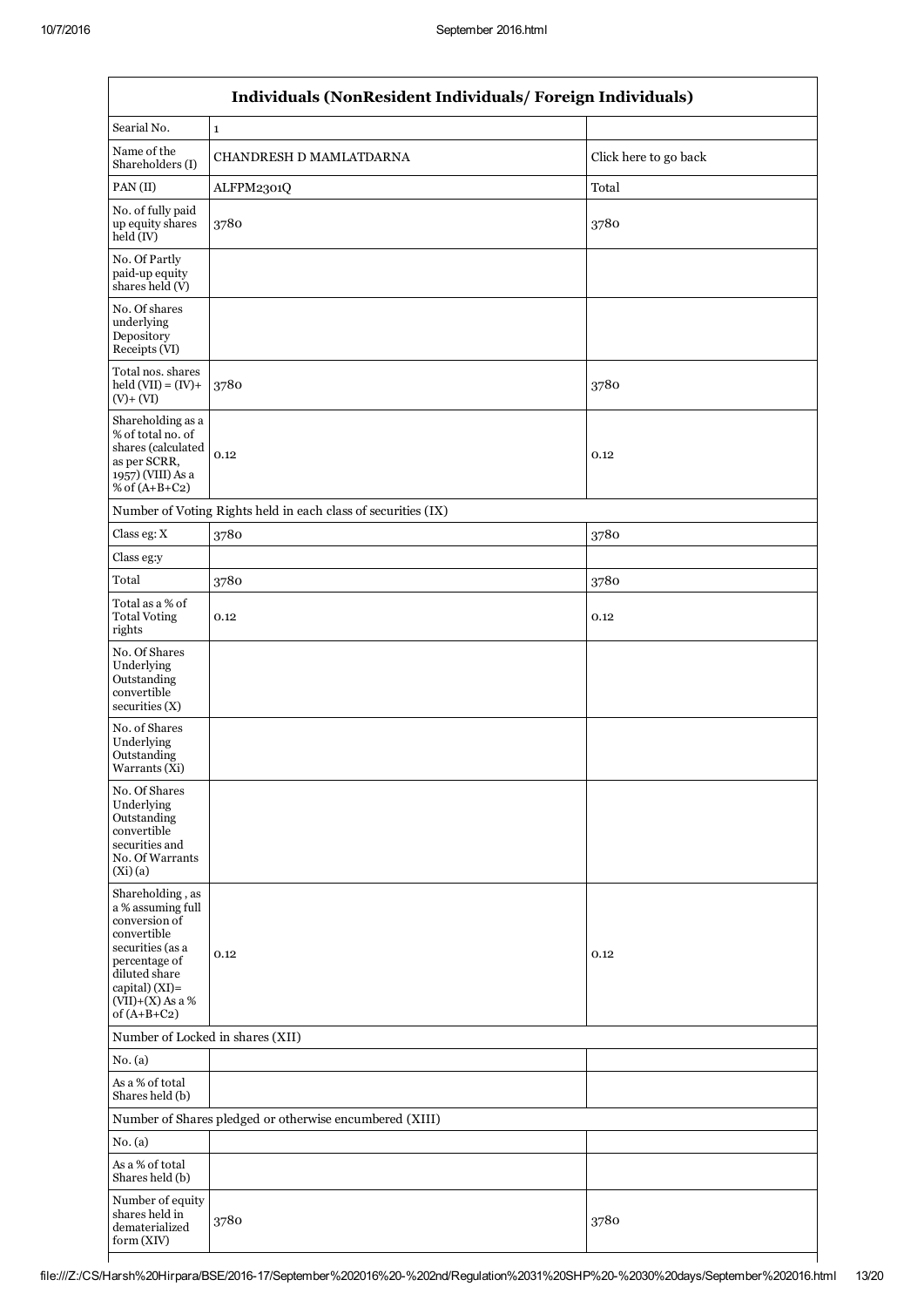| Reason for not providing PAN |  |  |  |  |
|------------------------------|--|--|--|--|
| Reason for not               |  |  |  |  |
| providing PAN                |  |  |  |  |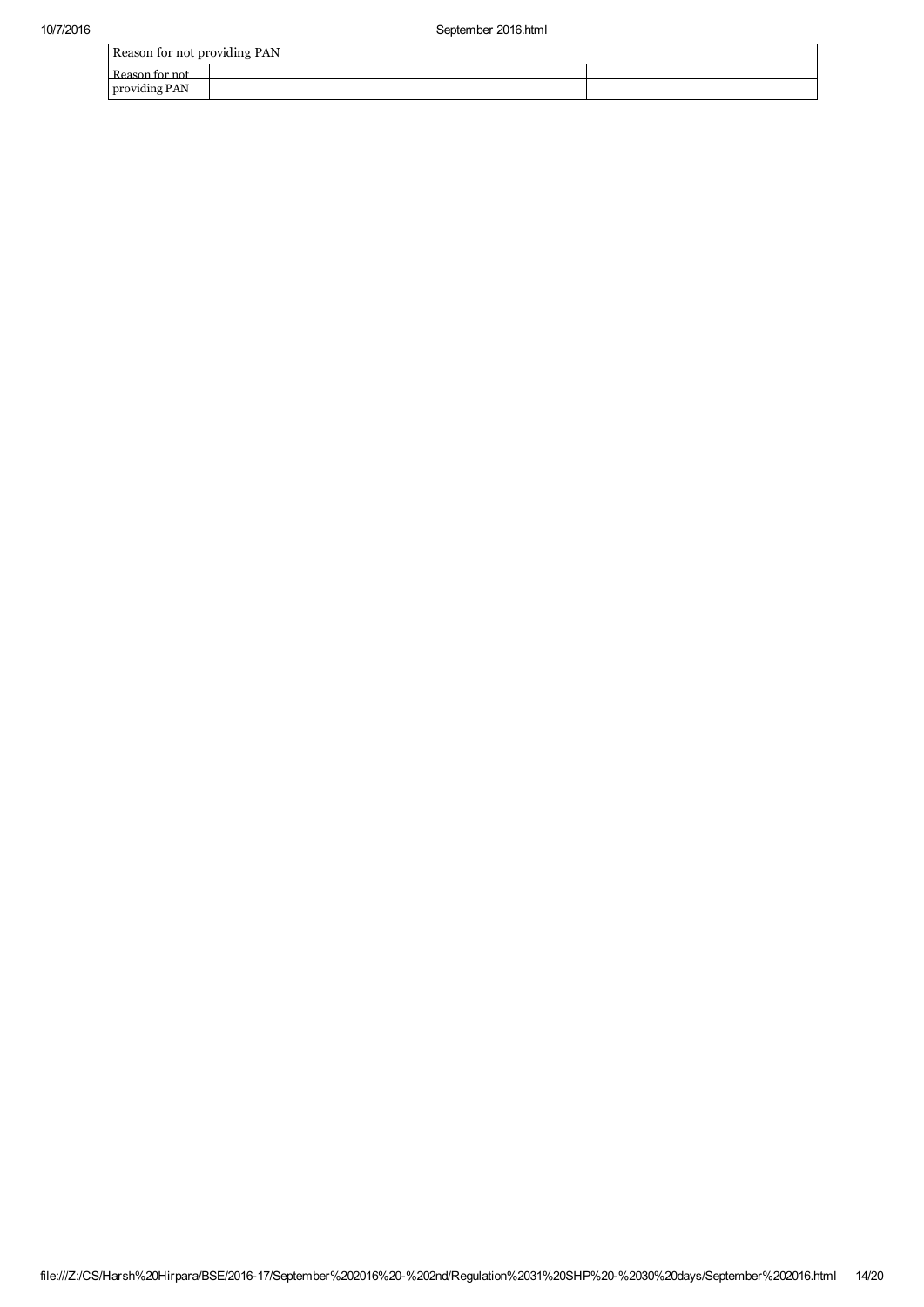| Individuals - ii. Individual shareholders holding nominal share capital in excess of Rs. 2<br>lakhs.                                                                                 |                                 |                                                               |                                               |                       |                 |            |                                           |
|--------------------------------------------------------------------------------------------------------------------------------------------------------------------------------------|---------------------------------|---------------------------------------------------------------|-----------------------------------------------|-----------------------|-----------------|------------|-------------------------------------------|
| Searial No.                                                                                                                                                                          | $\mathbf 1$                     | $\mathbf{2}$                                                  | 3                                             | $\overline{4}$        | $\sqrt{5}$      | 6          | 7                                         |
| Name of the<br>Shareholders (I)                                                                                                                                                      | <b>BIJENDRA</b><br><b>KATTA</b> | MAHENDRABHAI<br>AMBALAL PATEL                                 | <b>RAJESH</b><br><b>KUMAR</b><br><b>GUPTA</b> | <b>SANGEETHA</b><br>G | <b>SATHYA S</b> | SAVITHA S  | <b>SHARAD</b><br>KANAYALAL<br><b>SHAH</b> |
| PAN(II)                                                                                                                                                                              | AILPK2637G                      | ABBPP5057A                                                    | AEJPG4222M                                    | AIJPS3739F            | AIJPS2696H      | AIJPS2695E | AAKPS6262N                                |
| No. of fully paid<br>up equity shares $ 52725$<br>held (IV)                                                                                                                          |                                 | 44700                                                         | 37749                                         | 42370                 | 65640           | 39490      | 36000                                     |
| No. Of Partly<br>paid-up equity<br>shares held (V)                                                                                                                                   |                                 |                                                               |                                               |                       |                 |            |                                           |
| No. Of shares<br>underlying<br>Depository<br>Receipts (VI)                                                                                                                           |                                 |                                                               |                                               |                       |                 |            |                                           |
| Total nos.<br>shares held<br>$(VII) = (IV) +$<br>$(V) + (VI)$                                                                                                                        | 52725                           | 44700                                                         | 37749                                         | 42370                 | 65640           | 39490      | 36000                                     |
| Shareholding as<br>a % of total no.<br>of shares<br>(calculated as<br>per SCRR, 1957)<br>(VIII) As a % of<br>$(A+B+C2)$                                                              | 1.74                            | 1.48                                                          | 1.25                                          | 1.4                   | 2.17            | 1.3        | 1.19                                      |
|                                                                                                                                                                                      |                                 | Number of Voting Rights held in each class of securities (IX) |                                               |                       |                 |            |                                           |
| Class eg: X                                                                                                                                                                          | 52725                           | 44700                                                         | 37749                                         | 42370                 | 65640           | 39490      | 36000                                     |
| Class eg:y                                                                                                                                                                           |                                 |                                                               |                                               |                       |                 |            |                                           |
| Total                                                                                                                                                                                | 52725                           | 44700                                                         | 37749                                         | 42370                 | 65640           | 39490      | 36000                                     |
| Total as a % of<br><b>Total Voting</b><br>rights                                                                                                                                     | 1.74                            | 1.48                                                          | 1.25                                          | 1.4                   | 2.17            | 1.3        | 1.19                                      |
| No. Of Shares<br>Underlying<br>Outstanding<br>convertible<br>securities (X)                                                                                                          |                                 |                                                               |                                               |                       |                 |            |                                           |
| No. of Shares<br>Underlying<br>Outstanding<br>Warrants (Xi)                                                                                                                          |                                 |                                                               |                                               |                       |                 |            |                                           |
| No. Of Shares<br>Underlying<br>Outstanding<br>convertible<br>securities and<br>No. Of<br>Warrants (Xi)<br>(a)                                                                        |                                 |                                                               |                                               |                       |                 |            |                                           |
| Shareholding,<br>as a % assuming<br>full conversion<br>of convertible<br>securities (as a<br>percentage of<br>diluted share<br>capital) (XI)=<br>$(VII)+(X)$ As a %<br>of $(A+B+C2)$ | 1.74                            | 1.48                                                          | 1.25                                          | 1.4                   | 2.17            | 1.3        | 1.19                                      |
| Number of Locked in shares (XII)                                                                                                                                                     |                                 |                                                               |                                               |                       |                 |            |                                           |
| No. (a)                                                                                                                                                                              |                                 |                                                               |                                               |                       |                 |            |                                           |
| As a % of total<br>Shares held (b)                                                                                                                                                   |                                 |                                                               |                                               |                       |                 |            |                                           |
| Number of<br>equity shares<br>held in<br>dematerialized<br>form (XIV)                                                                                                                | 52725                           | 44700                                                         | 37749                                         | 42370                 | 65640           | 39490      | 36000                                     |

Reason for not providing PAN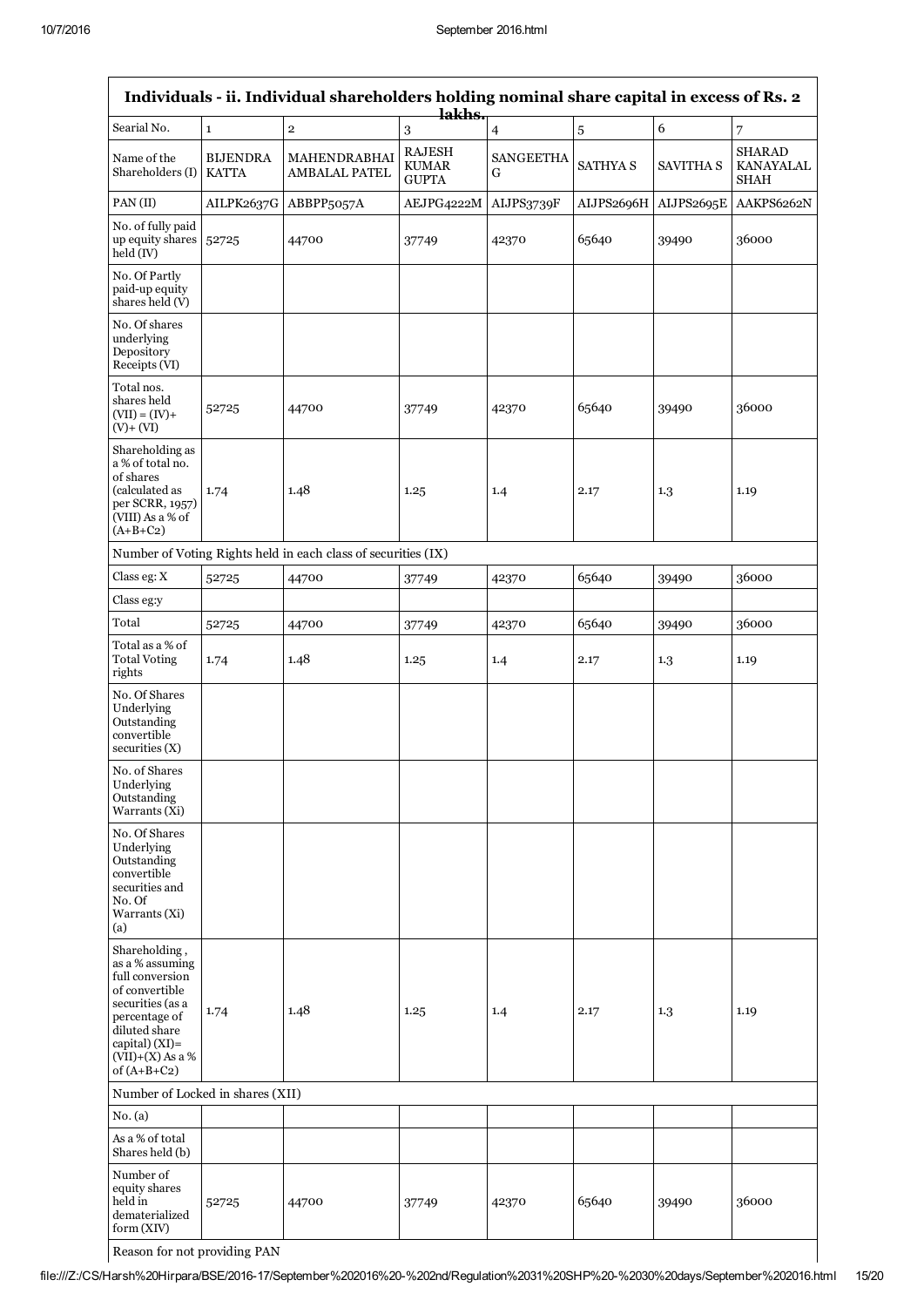| Reason for not |  |  |  |  |
|----------------|--|--|--|--|
| providing PAN  |  |  |  |  |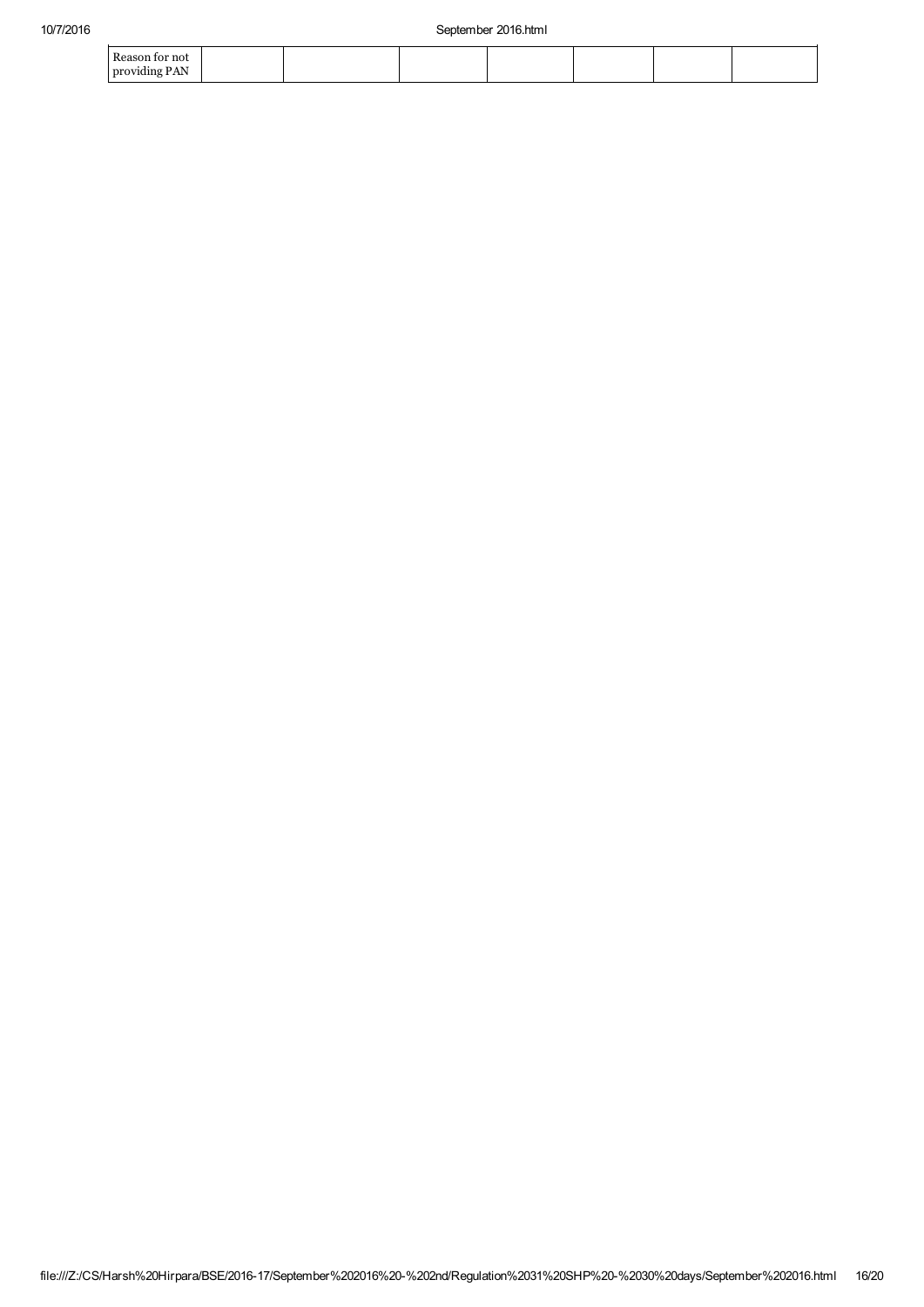$\mathsf{r}$ 

| Individuals - ii. Individual shareholders holding nominal share capital in excess of Rs. 2                                                                                                     |                                                               |                   |                       |  |
|------------------------------------------------------------------------------------------------------------------------------------------------------------------------------------------------|---------------------------------------------------------------|-------------------|-----------------------|--|
| Searial No.                                                                                                                                                                                    | $\, 8$                                                        | lakhs.<br>9       |                       |  |
| Name of the<br>Shareholders (I)                                                                                                                                                                | <b>SUPRIYA PRABHU</b>                                         | <b>USHA KATTA</b> | Click here to go back |  |
| PAN(II)                                                                                                                                                                                        | ALYPP8682N                                                    | AKZPK2741H        | Total                 |  |
| No. of fully paid<br>up equity shares<br>held (IV)                                                                                                                                             | 34500                                                         | 31731             | 384905                |  |
| No. Of Partly<br>paid-up equity<br>shares held (V)                                                                                                                                             |                                                               |                   |                       |  |
| No. Of shares<br>underlying<br>Depository<br>Receipts (VI)                                                                                                                                     |                                                               |                   |                       |  |
| Total nos. shares<br>$held (VII) = (IV) +$<br>$(V) + (VI)$                                                                                                                                     | 34500                                                         | 31731             | 384905                |  |
| Shareholding as a<br>% of total no. of<br>shares (calculated<br>as per SCRR,<br>1957) (VIII) As a<br>% of $(A+B+C2)$                                                                           | 1.14                                                          | 1.05              | 12.71                 |  |
|                                                                                                                                                                                                | Number of Voting Rights held in each class of securities (IX) |                   |                       |  |
| Class eg: X                                                                                                                                                                                    | 34500                                                         | 31731             | 384905                |  |
| Class eg:y                                                                                                                                                                                     |                                                               |                   |                       |  |
| Total                                                                                                                                                                                          | 34500                                                         | 31731             | 384905                |  |
| Total as a % of<br><b>Total Voting</b><br>rights                                                                                                                                               | 1.14                                                          | 1.05              | 12.71                 |  |
| No. Of Shares<br>Underlying<br>Outstanding<br>convertible<br>securities(X)                                                                                                                     |                                                               |                   |                       |  |
| No. of Shares<br>Underlying<br>Outstanding<br>Warrants (Xi)                                                                                                                                    |                                                               |                   |                       |  |
| No. Of Shares<br>Underlying<br>Outstanding<br>convertible<br>securities and<br>No. Of Warrants<br>(Xi)(a)                                                                                      |                                                               |                   |                       |  |
| Shareholding, as<br>a % assuming full<br>conversion of<br>convertible<br>securities (as a<br>percentage of<br>diluted share<br>$\text{capital}$ ) (XI)=<br>$(VII)+(X)$ As a %<br>of $(A+B+C2)$ | 1.14                                                          | 1.05              | 12.71                 |  |
| Number of Locked in shares (XII)                                                                                                                                                               |                                                               |                   |                       |  |
| No. (a)                                                                                                                                                                                        |                                                               |                   |                       |  |
| As a % of total<br>Shares held (b)                                                                                                                                                             |                                                               |                   |                       |  |
| Number of equity<br>shares held in<br>dematerialized<br>form (XIV)                                                                                                                             | 34500                                                         | 31731             | 384905                |  |
| Reason for not providing PAN                                                                                                                                                                   |                                                               |                   |                       |  |
| Reason for not<br>providing PAN                                                                                                                                                                |                                                               |                   |                       |  |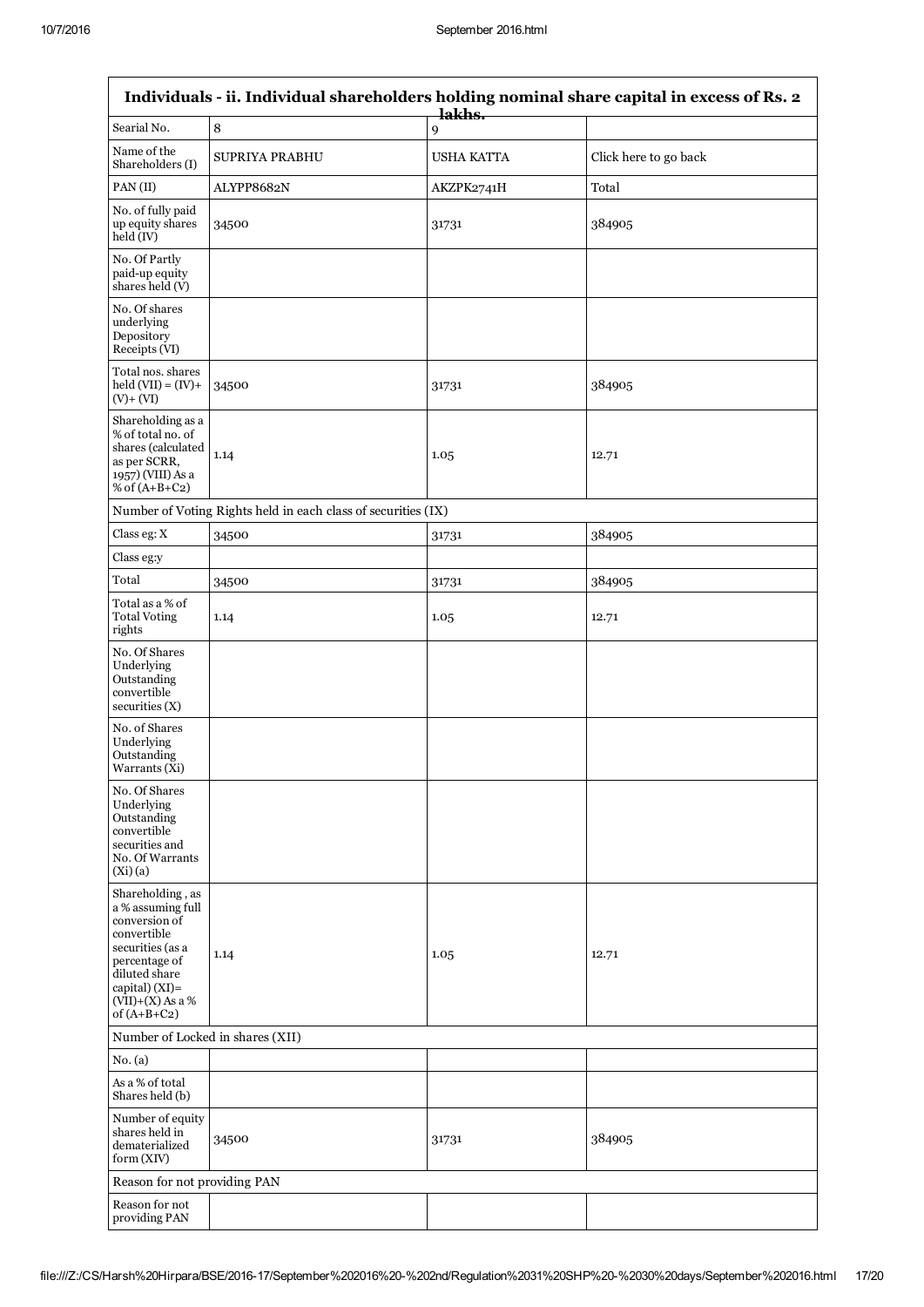| Any Other (specify)                                                                                                                                                                  |                                                               |                       |  |  |
|--------------------------------------------------------------------------------------------------------------------------------------------------------------------------------------|---------------------------------------------------------------|-----------------------|--|--|
| Searial No.                                                                                                                                                                          | $\mathbf{1}$                                                  |                       |  |  |
| Category                                                                                                                                                                             | <b>Bodies Corporate</b>                                       |                       |  |  |
| Category / More<br>than 1 percentage                                                                                                                                                 | More than 1 percentage of shareholding                        |                       |  |  |
| Name of the<br>Shareholders (I)                                                                                                                                                      | Proeco Stockcom Private Limited                               | Click here to go back |  |  |
| PAN(II)                                                                                                                                                                              | AAECP9567A                                                    | Total                 |  |  |
| No. of the<br>Shareholders (I)                                                                                                                                                       | $\mathbf{1}$                                                  | $\mathbf 0$           |  |  |
| No. of fully paid<br>up equity shares<br>$\text{held}(\text{IV})$                                                                                                                    | 58410                                                         | $\mathbf 0$           |  |  |
| No. Of Partly<br>paid-up equity<br>shares held (V)                                                                                                                                   |                                                               |                       |  |  |
| No. Of shares<br>underlying<br>Depository<br>Receipts (VI)                                                                                                                           |                                                               |                       |  |  |
| Total nos. shares<br>$held (VII) = (IV) +$<br>$(V) + (VI)$                                                                                                                           | 58410                                                         | $\mathbf{o}$          |  |  |
| Shareholding as a<br>% of total no. of<br>shares (calculated<br>as per SCRR,<br>1957) (VIII) As a<br>% of $(A+B+C2)$                                                                 | 1.93                                                          | $\mathbf{o}$          |  |  |
|                                                                                                                                                                                      | Number of Voting Rights held in each class of securities (IX) |                       |  |  |
| Class eg: X                                                                                                                                                                          | 58410                                                         | $\mathbf O$           |  |  |
| Class eg:y                                                                                                                                                                           |                                                               |                       |  |  |
| Total                                                                                                                                                                                | 58410                                                         | $\mathbf O$           |  |  |
| Total as a % of<br><b>Total Voting</b><br>rights                                                                                                                                     | 1.93                                                          | $\mathbf 0$           |  |  |
| No. Of Shares<br>Underlying<br>Outstanding<br>convertible<br>securities $(X)$                                                                                                        |                                                               |                       |  |  |
| No. of Shares<br>Underlying<br>Outstanding<br>Warrants (Xi)                                                                                                                          |                                                               |                       |  |  |
| No. Of Shares<br>Underlying<br>Outstanding<br>convertible<br>securities and<br>No. Of Warrants<br>(Xi)(a)                                                                            |                                                               |                       |  |  |
| Shareholding, as<br>a % assuming full<br>conversion of<br>convertible<br>securities (as a<br>percentage of<br>diluted share<br>capital) (XI)=<br>$(VII)+(X)$ As a %<br>of $(A+B+C2)$ | 1.93                                                          | $\mathbf 0$           |  |  |
| Number of Locked in shares (XII)                                                                                                                                                     |                                                               |                       |  |  |
| No. (a)                                                                                                                                                                              |                                                               |                       |  |  |
| As a % of total<br>Shares held (b)                                                                                                                                                   |                                                               |                       |  |  |
| Number of equity<br>shares held in<br>dematerialized<br>form (XIV)                                                                                                                   | 58410                                                         | $\mathbf 0$           |  |  |